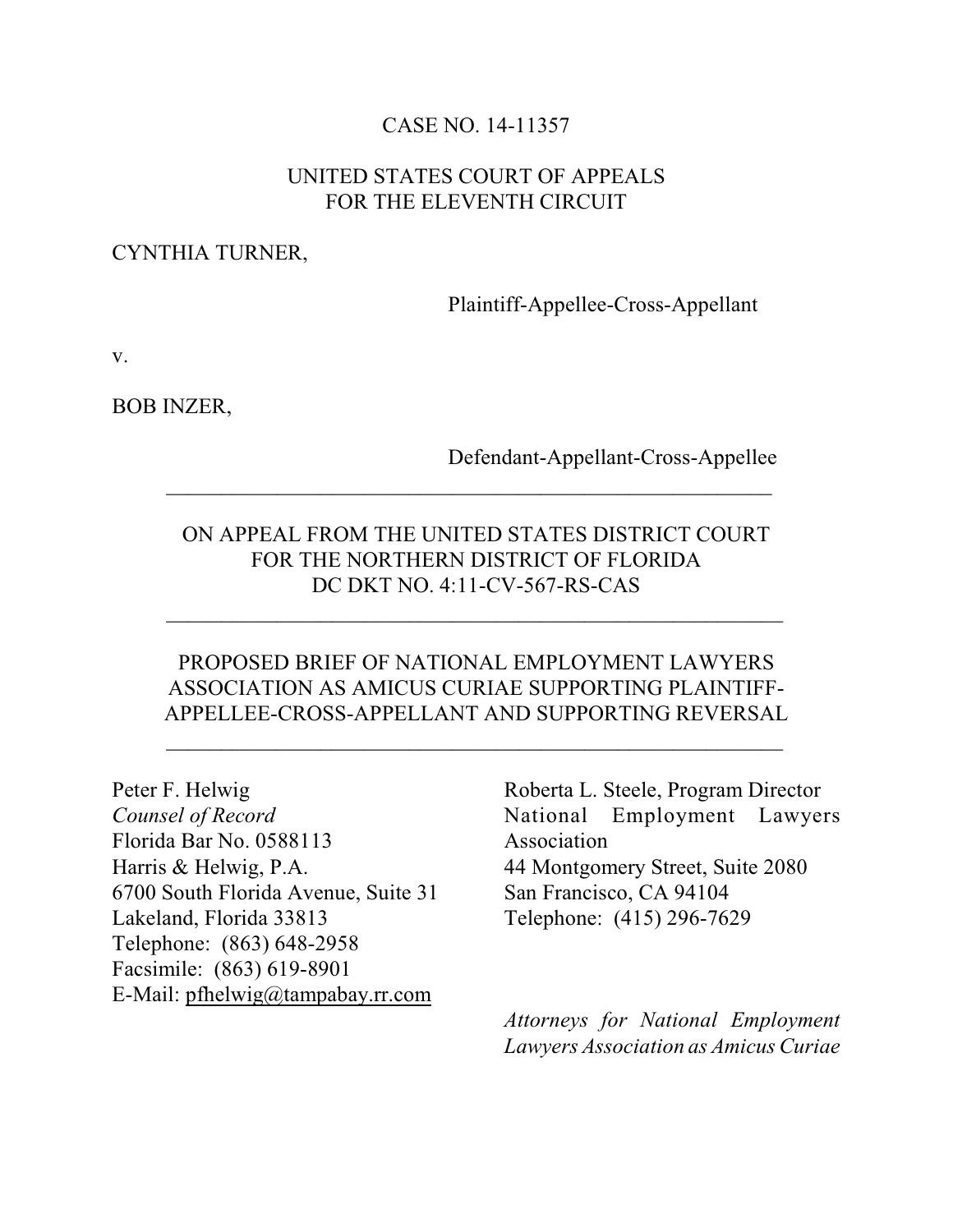#### **CORPORATE DISCLOSURE STATEMENT**

The National Employment Lawyers Association ("NELA") is a private, nonprofit corporation. There is no parent corporation or publicly held corporation that owns any stock in NELA.

DATED: July 23, 2014.

 /s/ Roberta L. Steele Program Director National Employment Lawyers Association 44 Montgomery Street, Suite 2080 San Francisco, CA 94104 (415) 296-7629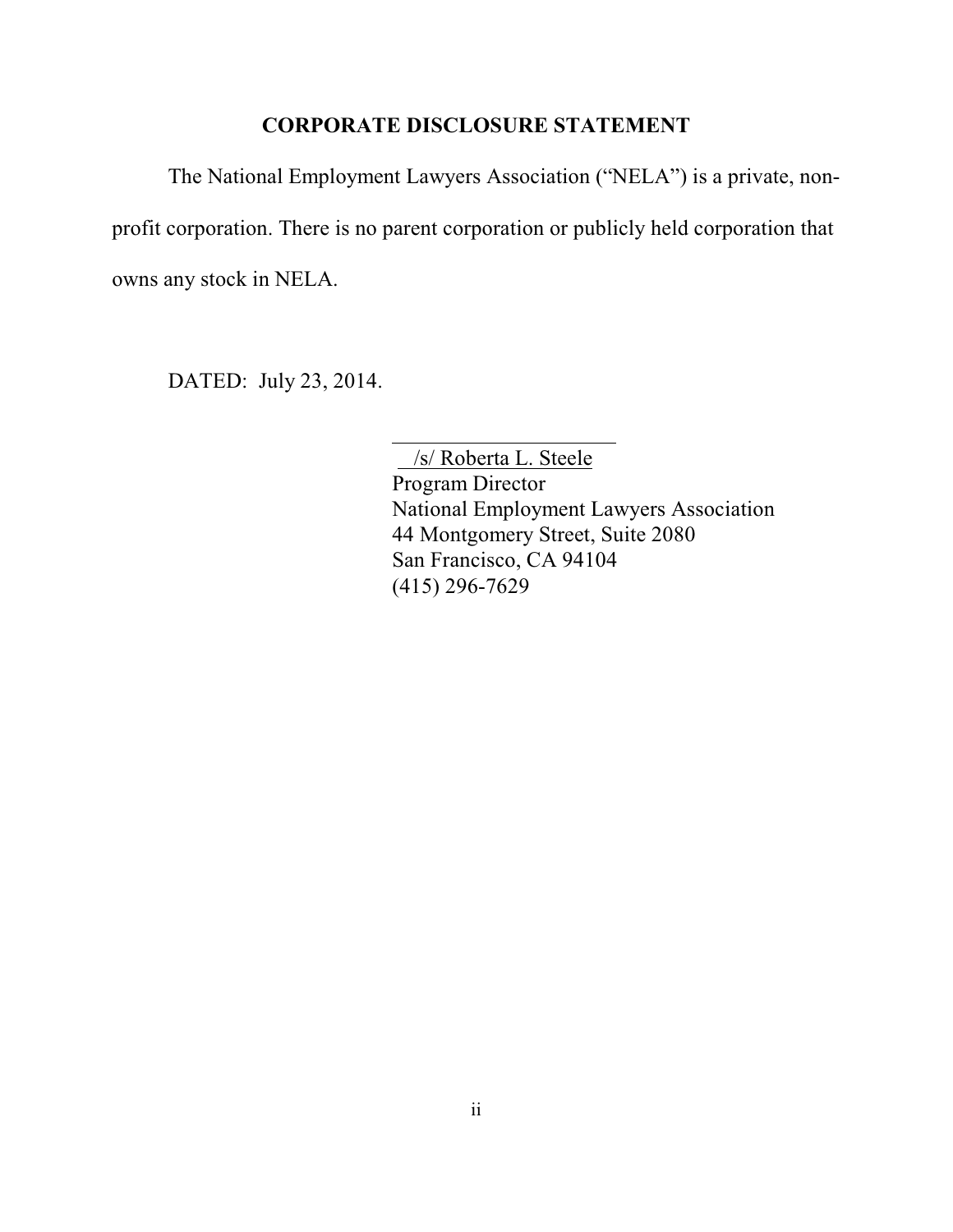#### **CERTIFICATE OF INTERESTED PERSONS**

Proposed Amicus National Employment Lawyers Association hereby files its Certificate of Interested Persons

- 1. Bob Inzer, Leon County Clerk of Courts (Defendant)
- 2. Dena H. Sokolow (Former Counsel for Defendant)
- 3. Robert W. Evans (Counsel for Defendant)
- 4. Robert E. Larkin, III (Counsel for Defendant)
- 5. Matthew D. Stefany (Counsel for Defendant)
- 6. Shaina H. Thorpe (Counsel for Defendant)
- 7. Allen, Norton & Blue, P.A. (Counsel for Defendant)
- 8. Marie A. Mattox (Counsel for Plaintiff)
- 9. Lisa C. Lambert (Counsel for Plaintiff)
- 10. Marie A. Mattox, P.A. (Counsel for Plaintiff
- 11. Cynthia Turner (Plaintiff)
- 12. Honorable Richard Smoak (District Court Judge)
- 13. Honorable Charles Stampelos (District Court Magistrate Judge)
- 14. Proposed Amicus National Employment Lawyers Association

15. Roberta L. Steele, Counsel for Proposed Amicus National Employment Lawyers Association

16. Peter F. Helwig, Counsel for Proposed Amicus National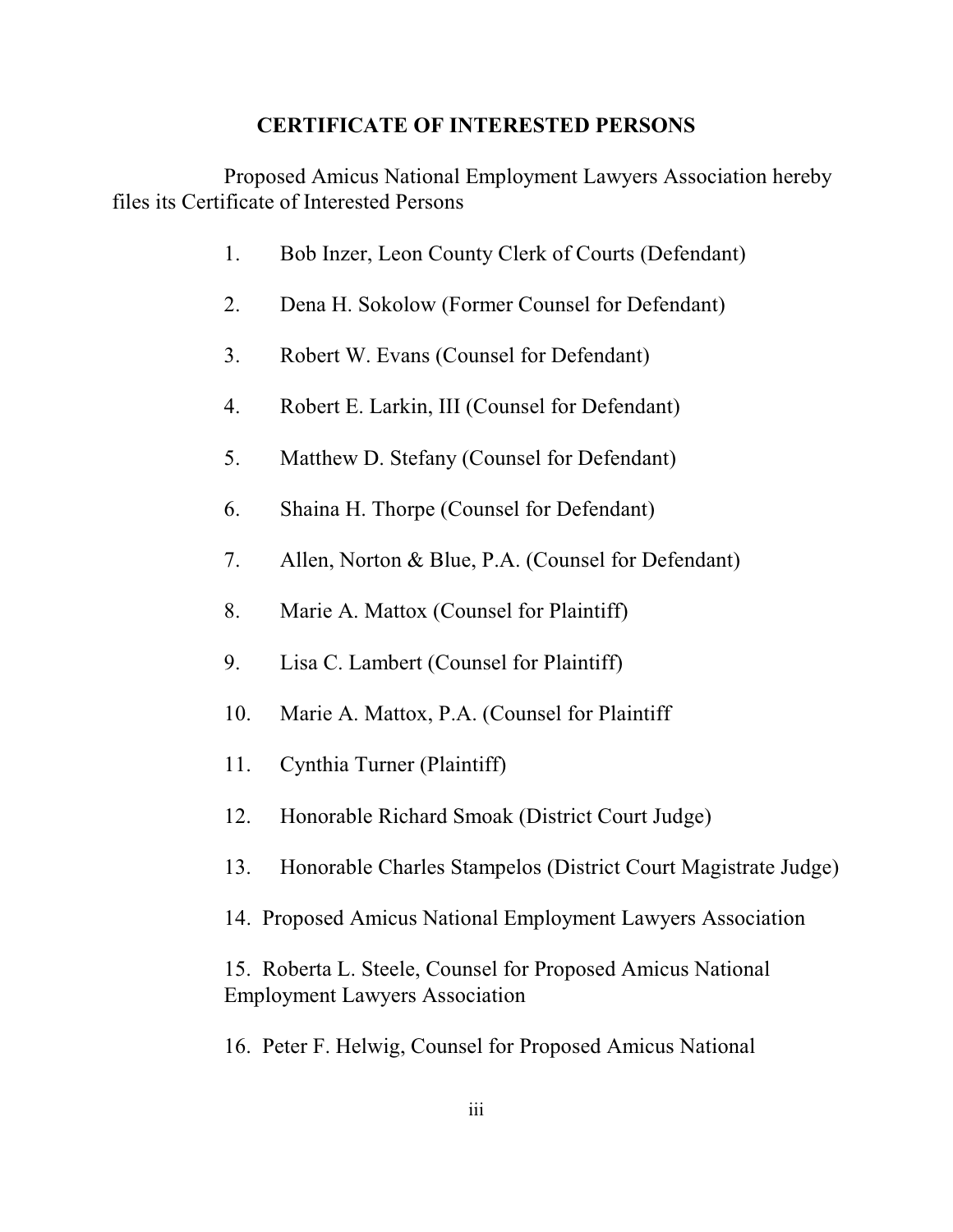Employment Lawyers Association

17. Harris & Helwig, P.A., Counsel for Proposed Amicus National Employment Lawyers Association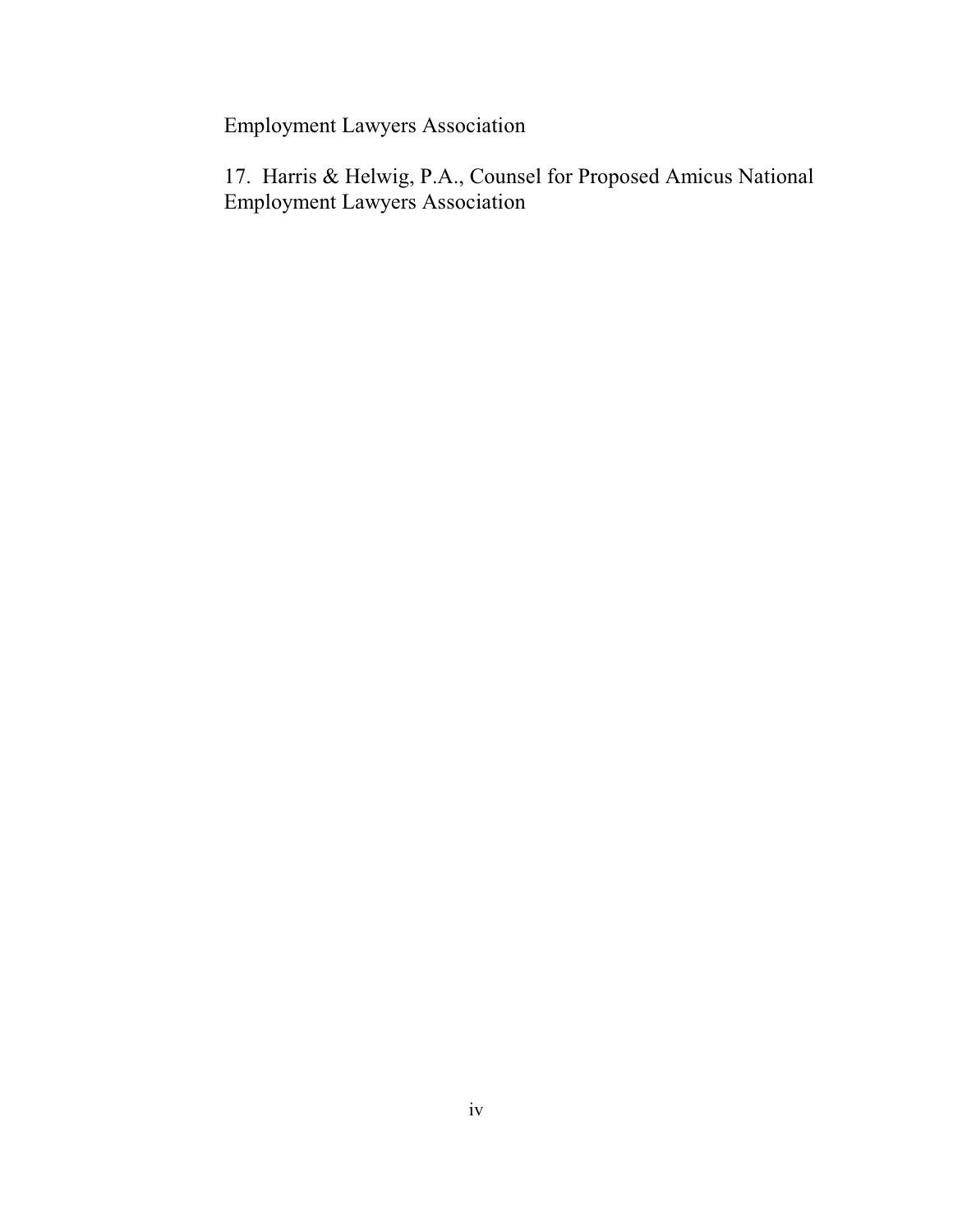# TABLE OF CONTENTS

| I. THE SULLIVAN FACTORS WERE INTENDED TO SUPPLEMENT<br>AND NOT SUPPLANT THE COMMANDS OF CHRISTIANSBURG<br>A. The U.S. Supreme Court Restricted The Conditions Under Which<br>Attorney's Fees Can Be Awarded to a Defendant In A Title VII |
|-------------------------------------------------------------------------------------------------------------------------------------------------------------------------------------------------------------------------------------------|
| The Eleventh Circuit Follows The Christiansburg-Hughes<br>B.<br>Principles And Instructs That Attorney's Fees Awards In Title VII                                                                                                         |
| 1. Award of Defense Attorney's Fee Reversed in Cordoba v.                                                                                                                                                                                 |
| 2. Award of Defense Attorney's Fee Reversed in Bruce v. City<br>$\overline{0}$                                                                                                                                                            |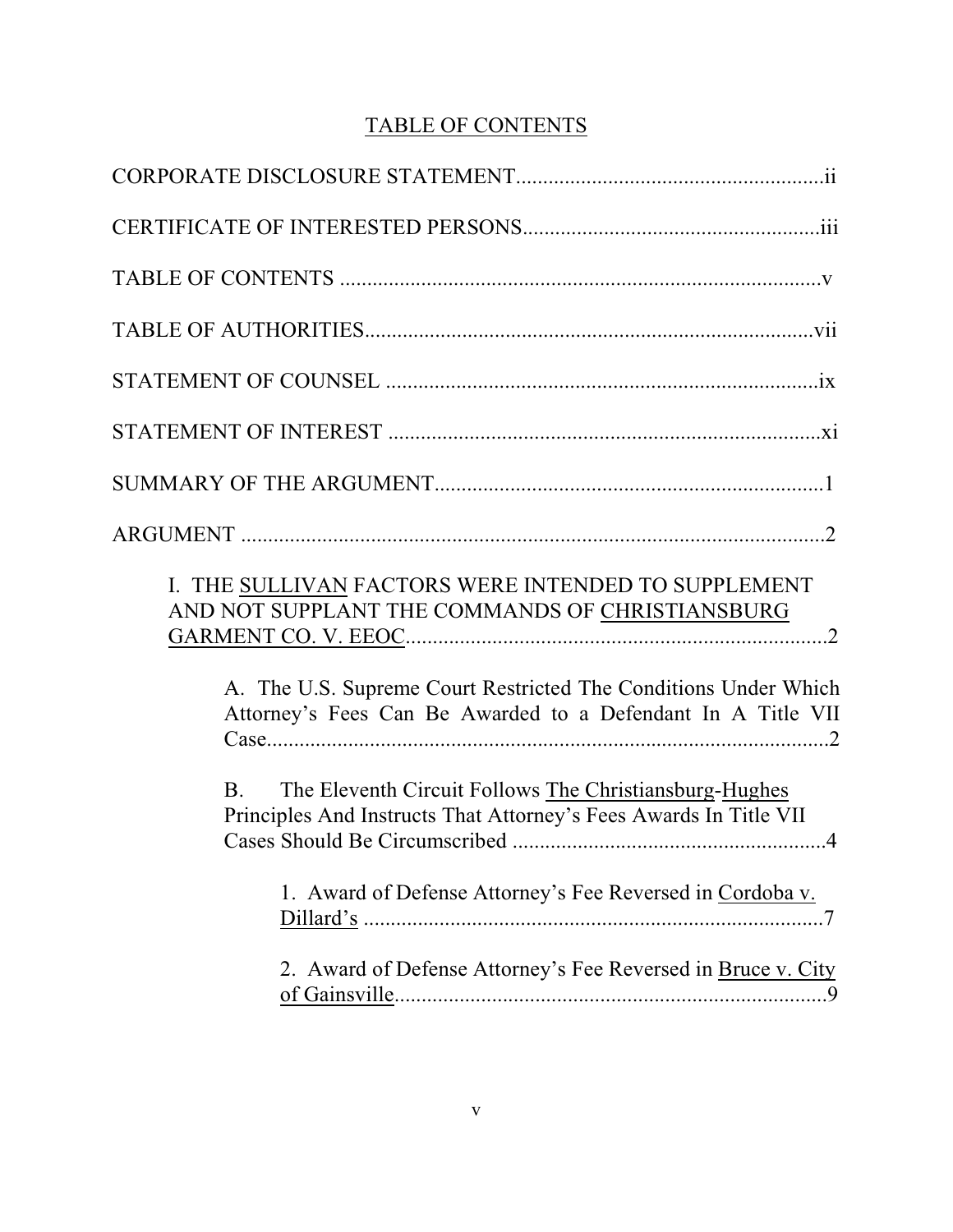| D. The Supreme Court Also Cautions Against Awarding<br>Defense Attorney's Fees In Cases Decided by Pre-Trial                         |
|--------------------------------------------------------------------------------------------------------------------------------------|
| II. THE "SULLIVAN FACTORS" HAVE LIMITED VALUE IN<br>ASSESSING DEFENSE CLAIMS FOR ATTORNEY'S FEES AND<br><b>SHOULD BE TREATED AS</b>  |
|                                                                                                                                      |
| A. The First Sullivan Factor: Whether the Plaintiff Established a                                                                    |
| 1. Reliance on the <i>prima facie</i> case, as defined by circuit<br>precedent, subverts the principles set out in Christiansburg 13 |
| 2. The concept of the McDonnell Douglas <i>prima facie</i> case is                                                                   |
| 3. Alternatives to reliance on the <i>prima facie</i> case in attorney's                                                             |
| B. The Second <b>Sullivan</b> Factor: Whether the Defendant Offered to                                                               |
| C. The Third Sullivan Factor: Whether the Trial Court Dismissed the                                                                  |
|                                                                                                                                      |
|                                                                                                                                      |
|                                                                                                                                      |
|                                                                                                                                      |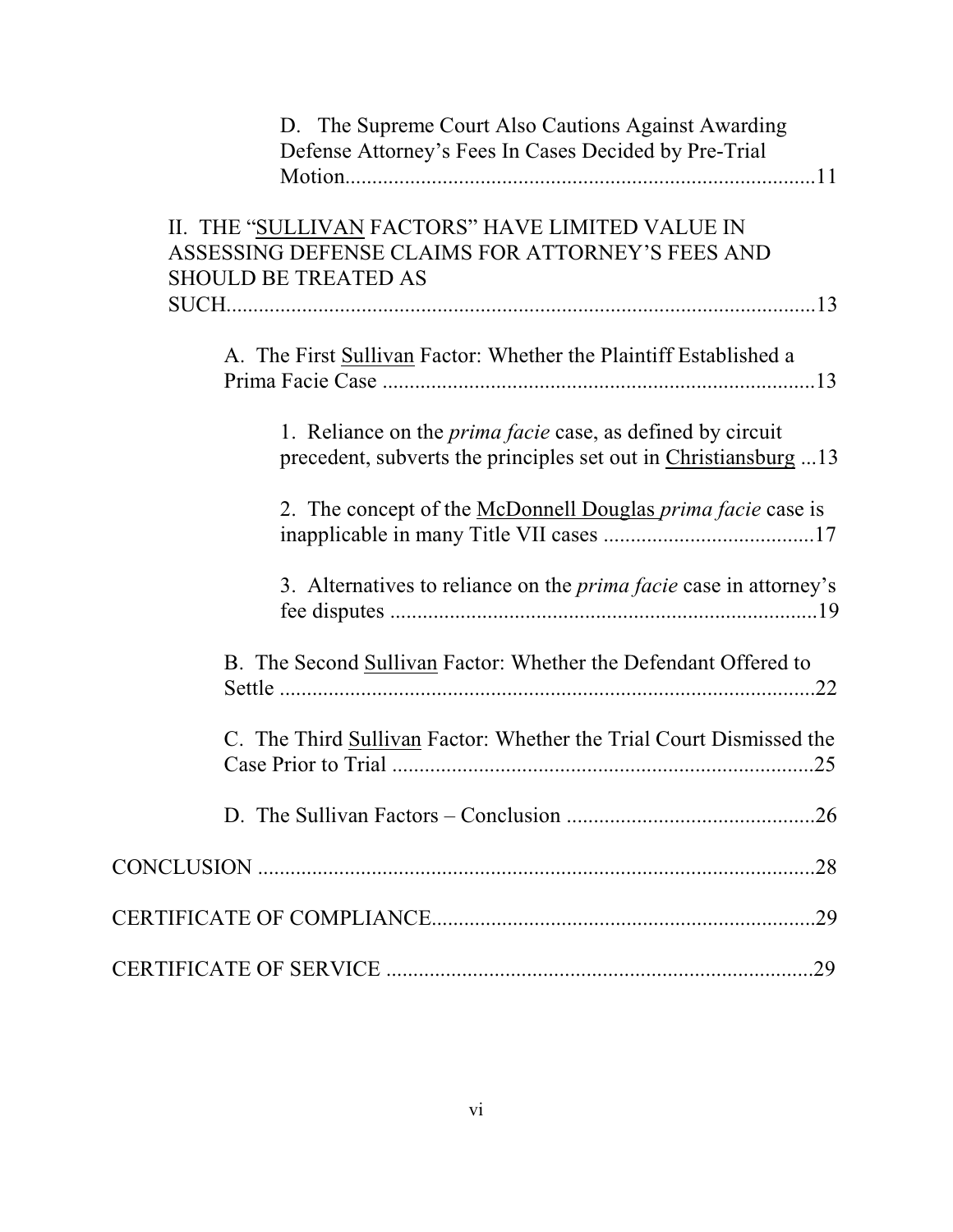# TABLE OF AUTHORITIES

|--|

| Bonner v. Mobile Energy Services, 246 F.3d 1303 (11th Cir. 2001) 7, 21         |
|--------------------------------------------------------------------------------|
| Brown v. Ala. Department of Transportation, 597 F.3d 1160 (11th Cir. 2010)14   |
| Brown v. Jacobs Engineering, -- Fed.Appx. -, 2014 WL 3511632, at *1 (11th Cir. |
|                                                                                |
| Bruce v. City of Gainesville, Ga., 177 F.3d 949 (11th Cir. 1999) 6, 8, 9, 21,  |
| 24, 28                                                                         |
|                                                                                |
| Chapter 7 Trustee v. Gate Gourmet, 683 F.3d 1249 (11th Cir. 2012) 18           |
| Christiansburg Garment Co. v. EEOC, 434 U.S. 412, 98 S.Ct. 694 (1978)          |
|                                                                                |
| Cordoba v. Dillard's, 419 F.3d 1169 (11th Cir. 2005) 6-8, 12, 20, 21, 25, 28   |
|                                                                                |
|                                                                                |
| Hamilton v. Southland Christian School, 680 F.3d 1316 (11th Cir. 2012)18       |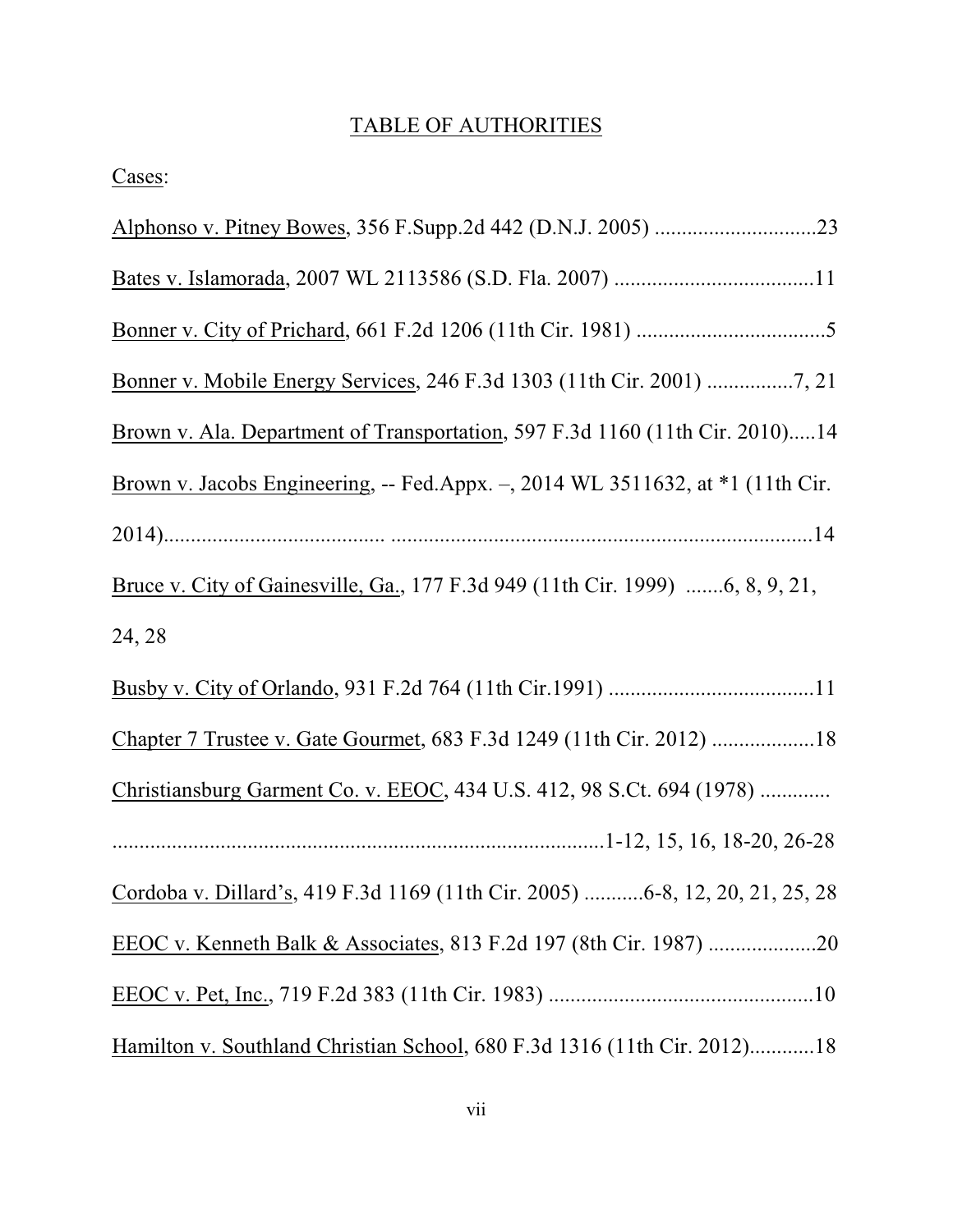| Hinson v. Clinch County, Georgia Board of Education, 231 F.3d 821 (11th Cir.   |
|--------------------------------------------------------------------------------|
|                                                                                |
| Hughes v. Rowe, 449 U.S. 5, 101 S.Ct. 173 (1980) 3, 4, 10, 12, 27              |
| Jackson v. Checkers Drive-In Restaurants, 2011 WL 3171812 (M.D. Fla 2011).18   |
| Johnson v. Booker T. Washington Broadcasting Service, Inc., 234 F.3d 501 (11th |
|                                                                                |
|                                                                                |
|                                                                                |
|                                                                                |
|                                                                                |
| McDonnell Douglas Corp. v. Green, 411 U.S. 792, 93 S.Ct. 1817 (1973)           |
|                                                                                |
| Montgomery v. Yellow Freight System, 671 F.2d 412 (10th Cir. 1982) 19          |
| Newman v. Piggie Park Enterprises, 390 U.S. 400, 88 S.Ct. 964 (1968) 2         |
| Obin v. Dist. No. 9 of International Ass'n of Machinists, 651 F.2d 574 (8th    |
|                                                                                |
| Patterson v. McLean Credit Union, 491 U.S. 164, 109 S.Ct. 2363 (1989) 13       |
|                                                                                |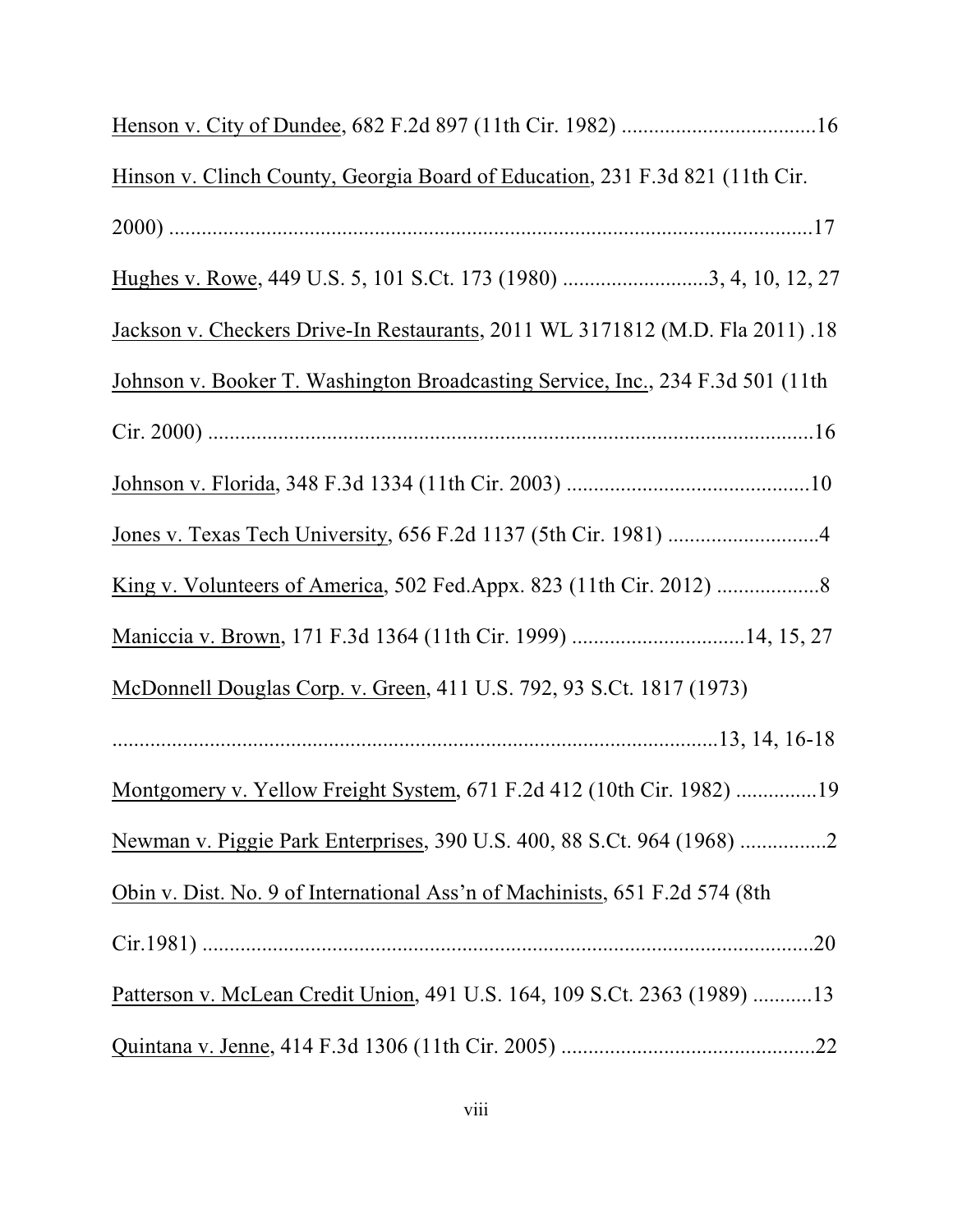| Rodriguez v. Marble Care International, 863 F.Supp.2d 1168 (S.D.Fla. 2012) 23   |
|---------------------------------------------------------------------------------|
| Smith v. Lockheed-Martin Corp., 644 F.3d 1321 (11th Cir. 2011) 17, 18, 21       |
| Sullivan v. School Board of Pinellas County, 773 F.2d 1182 (11th Cir. 1985)     |
|                                                                                 |
| Vessels v. Atlanta Independent School System, 408 F.3d 763 (11th Cir. 2005) 13  |
|                                                                                 |
|                                                                                 |
| Wingfall v. St. Leo University, 2012 WL 3854551 (M.D. Fla. 2012), rev'd in part |
|                                                                                 |
| <b>Statutes</b>                                                                 |
| Title VII of the Civil Rights Act of 1964, 42 U.S.C. §2000e2-4, 16, 26          |
| <b>Federal Rules of Evidence</b>                                                |
|                                                                                 |
| <b>Court Rules</b>                                                              |
|                                                                                 |
|                                                                                 |
|                                                                                 |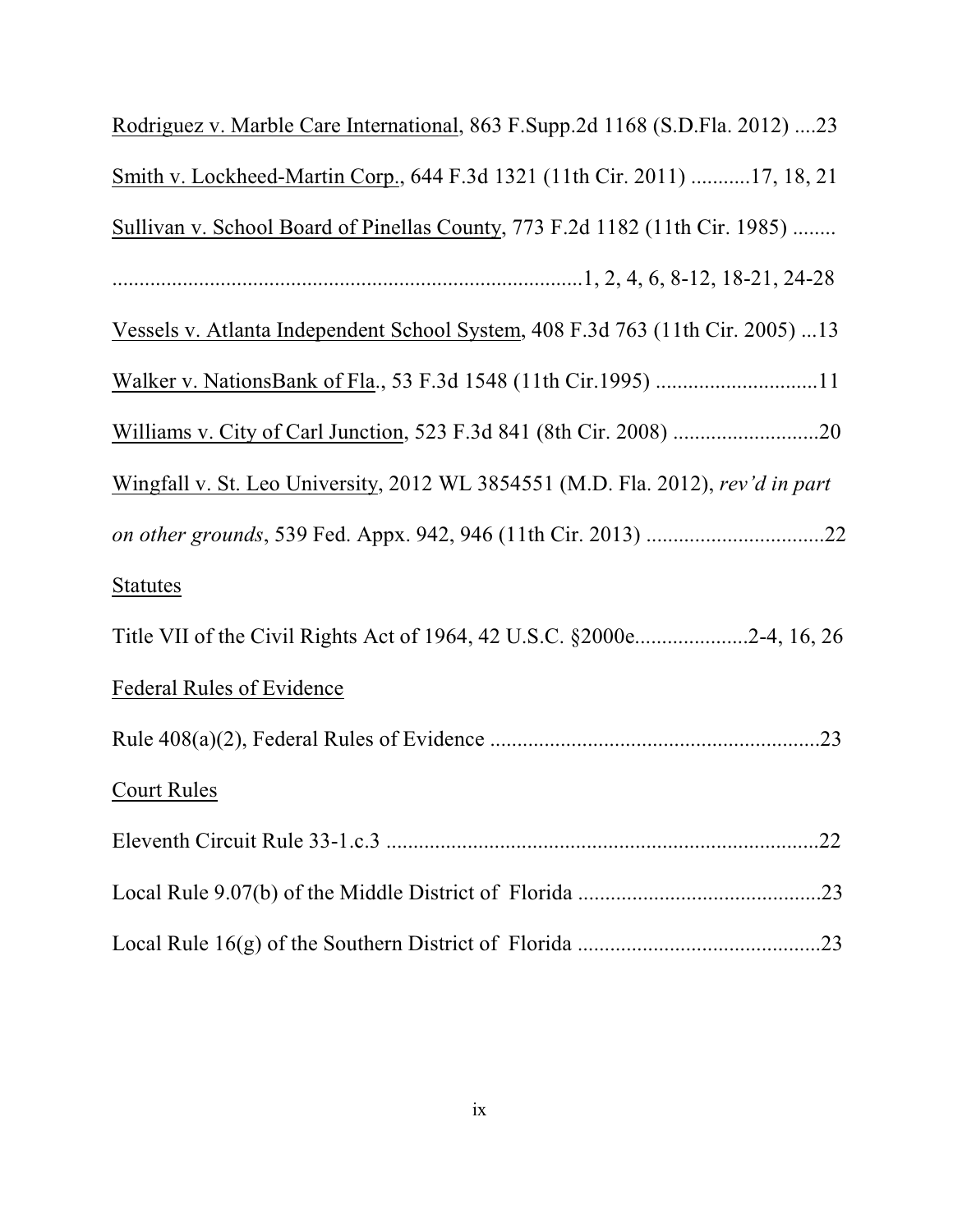#### **STATEMENT OF COUNSEL**

The undersigned counsel for the National Employment Lawyers Association as Amicus Curiae hereby states as follows:

(1) I authored this entire brief in whole;

(2) I did not contribute money that was intended to fund preparing or

submitting the brief; and

(3) No person other than the amicus curiae, National Employment Lawyers Association, contributed money that was intended to fund preparing or submitting this brief.

Dated: July 23, 2014 /s/ Peter F. Helwig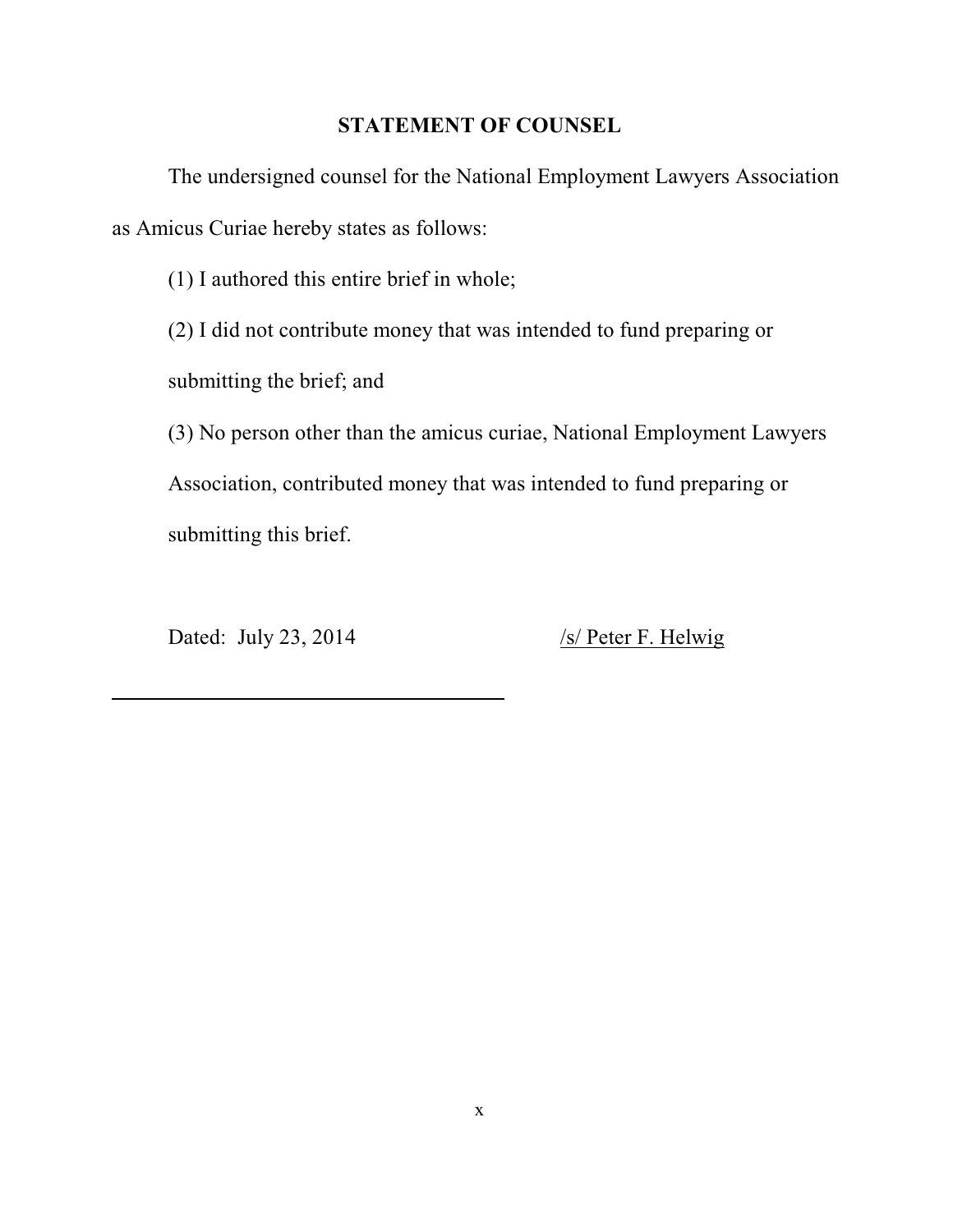#### **STATEMENT OF INTEREST**

The National Employment Lawyers Association (NELA) is the largest professional membership organization in the country comprised of lawyers who represent workers in labor, employment and civil rights disputes. Founded in 1985, NELA advances employee rights and serves lawyers who advocate for equality and justice in the American workplace. NELA and its 69 circuit, state, and local affiliates have a membership of over 4,000 attorneys who are committed to working on behalf of those who have been illegally treated in the workplace. NELA's members litigate daily in every circuit, affording NELA a unique perspective on how the principles announced by the courts in employment cases actually play out on the ground. NELA strives to protect the rights of its members' clients, and regularly supports precedent-setting litigation affecting the rights of individuals in the workplace.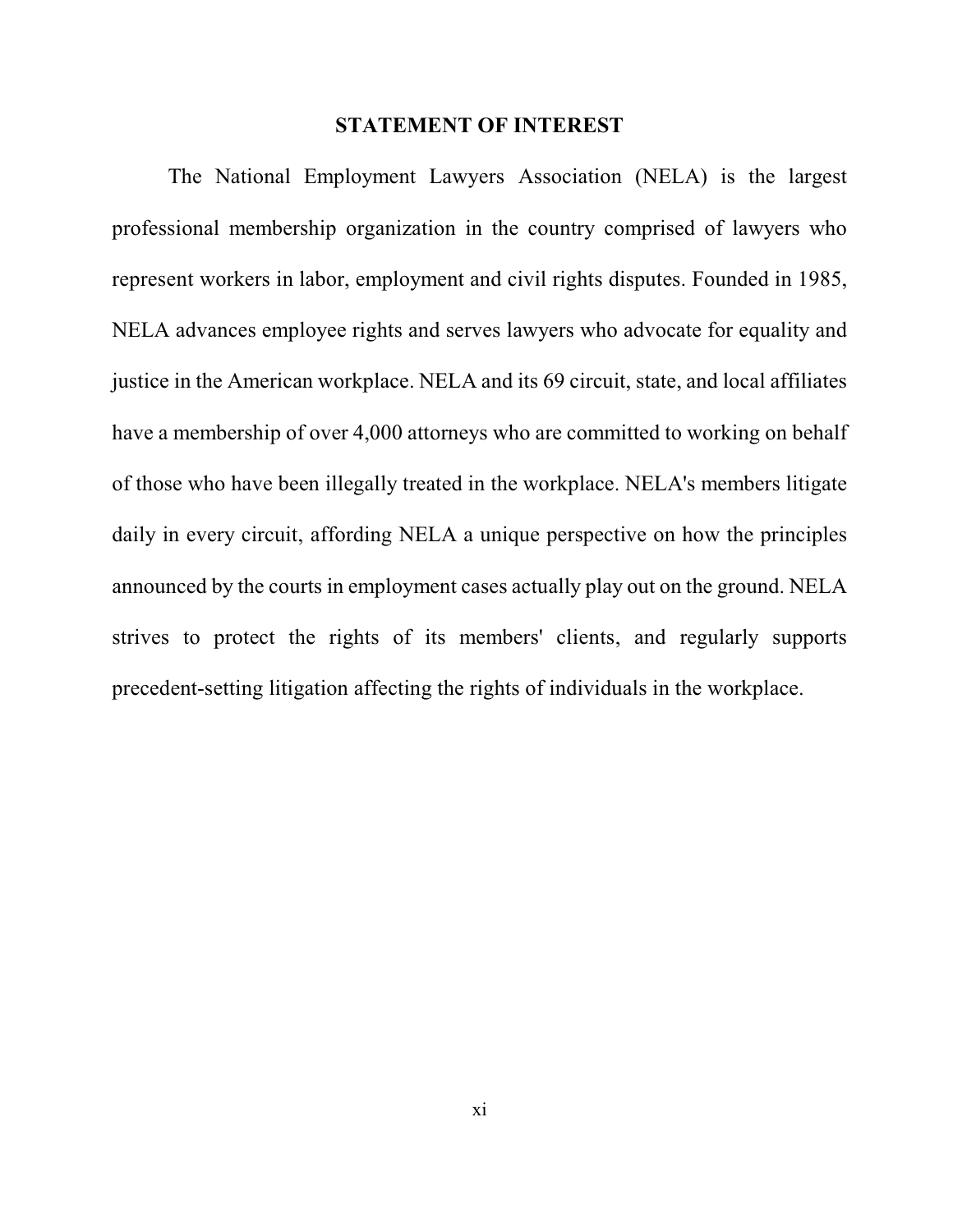#### SUMMARY OF THE ARGUMENT

The district court erred in three important respects in ruling that the defendant was entitled to attorney's fees. Firstly, it utilized the "Sullivan factors" as the primary test for defendant's claim, to the exclusion of the principles set out by the Supreme Court in Christiansburg Garment Co. v. EEOC for evaluating defense attorney's fee claims in cases brought under the 1964 Civil Right Act. In so doing, the district court focused on the narrow questions of whether the plaintiff stated a *prima facie* case, whether there was a settlement offer, and whether the case was resolved by a pre-trial motion. This stunted analysis ignored binding precedent prohibiting courts from engaging in "hindsight logic" and from awarding defense fees even though a plaintiff's case was based on speculation or was otherwise markedly weak, but not entirely without foundation.

Secondly, in finding that the plaintiff's *prima facie* case failed because she could not point to a comparator whose circumstances were "nearly identical" to hers, the district court ran afoul of Christiansburg's warning against using "*post hoc* reasoning" in deciding defense claims for attorney's fees. With the benefit of summary judgment submissions, including evidence regarding the comparators, the court concluded that the plaintiff's claim was frivolous. This was contrary to the Supreme Court's warning that courts should not use "hindsight logic" to conclude that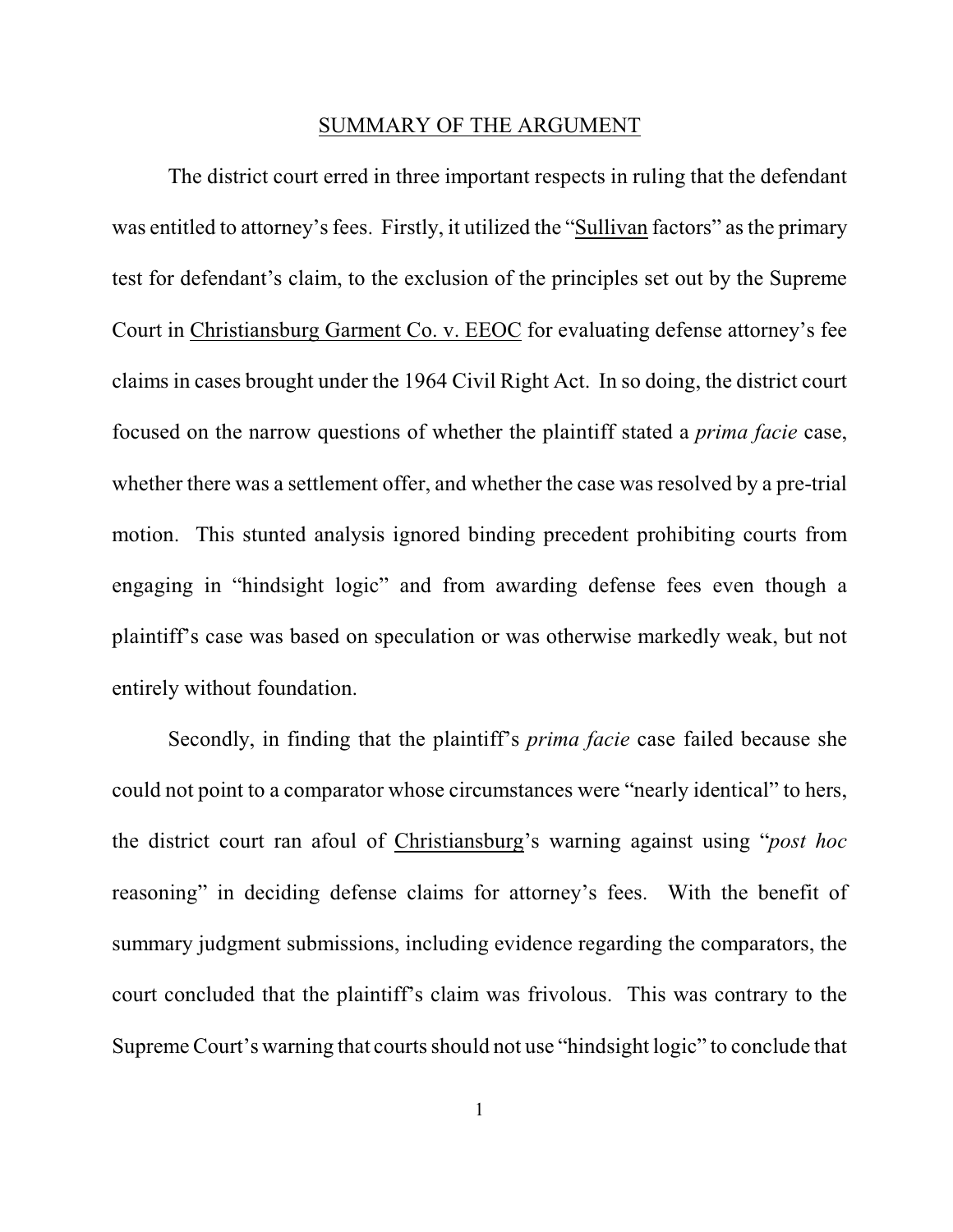a case was frivolous merely because, after discovery, it turned out that there was not sufficient evidence to support the case.

Thirdly, the district court erred in accepting defendant's unsupported representations regarding a settlement offer, but refusing the plaintiff's request to allowher to submit specific information about the offer, which was made at mediation.

#### ARGUMENT

# **I. THE SULLIVAN FACTORS WERE INTENDED TO SUPPLEMENT AND NOT SUPPLANT THE COMMANDS OF CHRISTIANSBURG GARMENT CO. V. EEOC**

### **A. The U.S. Supreme Court Restricted The Conditions Under Which Attorney's Fees Can Be Awarded to a Defendant In A Title VII Case.**

The limited circumstances in which attorney's fees may be awarded to a defendant in a Title VII case were set out by a unanimous Supreme Court in Christiansburg Garment Co. v. EEOC, 434 U.S. 412, 98 S.Ct. 694 (1978). The Court held a defendant can recover attorney's fees in a Title VII case only upon a showing that "the plaintiff's action was frivolous, unreasonable, or without foundation, even though not brought in subjective bad faith." *Id.* at 421, 98 S.Ct. at 700.

In support of its holding, the Court noted that claims for attorney's fees by a successful Title VII defendant raise different considerations than do claims by a successful plaintiff. Under the 1964 Civil Rights Act, "the plaintiff is the chosen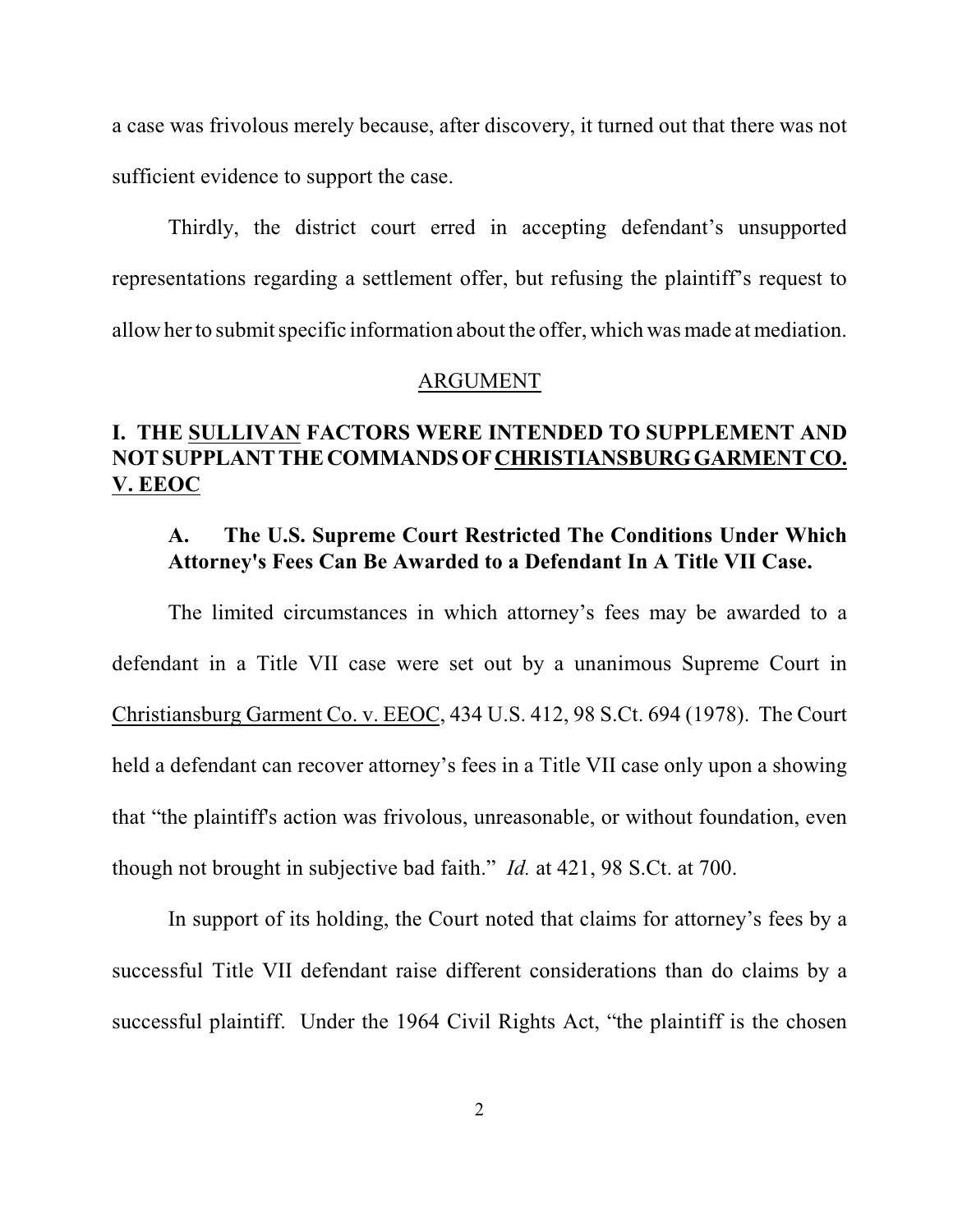instrument of Congress to vindicate 'a policy that Congress considered of the highest priority.'" 434 U.S. at 418, 98 S.Ct. at 699 (quoting Newman v. Piggie Park Enterprises, 390 U.S. 400, 402, 88 S.Ct. 964, 966 (1968)). When a court awards attorney's fees to a prevailing plaintiff in a Title VII case, "it is awarding them against a violator of federal law." *Id*. However, the policy considerations supporting the award of attorney's fees to a prevailing Title VII plaintiff are not present when a prevailing Title VII defendant is seeking fees. *Id.* at 418-19, 98 S.Ct. at 699.

On the other hand, the Supreme Court also discerned a Congressional desire "to protect defendants from burdensome litigation having no legal or factual basis." *Id.* at 420, 98 S.Ct. at 700. The balancing of these considerations led the Court to hold that a defendant may recover attorney's fees against a plaintiff "upon a finding that the plaintiff's action was frivolous, unreasonable, or without foundation, even though not brought in subjective bad faith." *Id.* at 421, 98 S.Ct. at 700.

The standard has subsequently been expressed by the Court as a requirement that the "plaintiff's action must be meritless in the sense that it is groundless or without foundation." Hughes v. Rowe, 449 U.S. 5, 14, 101 S.Ct. 173, 178 (1980).

The Christiansburg Court also set out some "important" guidelines for applying this principle. Firstly, courts should not "engage in *post hoc* reasoning by concluding that, because a plaintiff did not ultimately prevail, his action must have been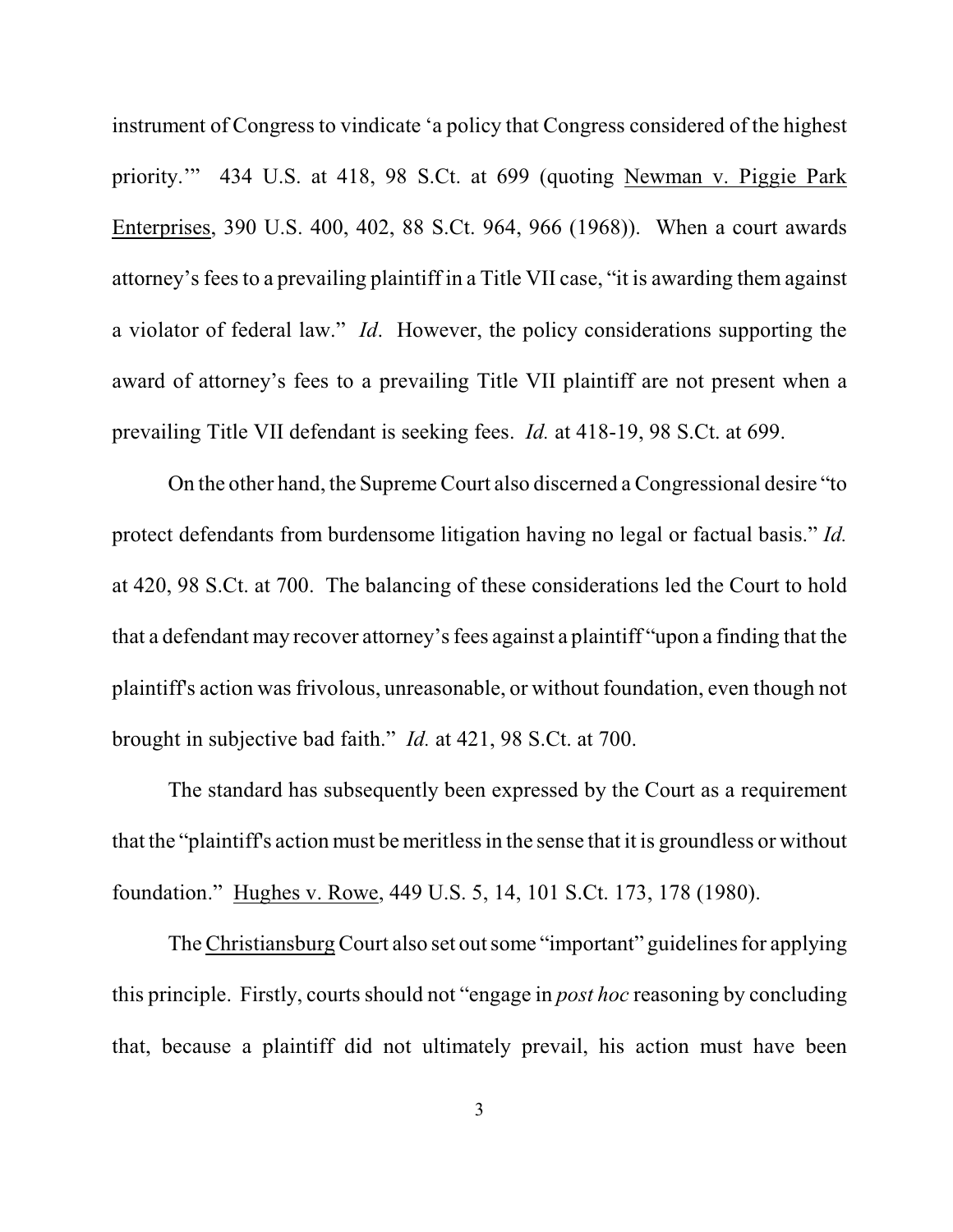unreasonable or without foundation." 434 U.S. at 421-22, 98 S.Ct. at 700. In examining a claim from the perspective of the end result, courts must recognize that "no matter how meritorious [a plaintiff's] claim may appear at the outset, the course of litigation is rarely predictable. Decisive facts may not emerge until discovery or trial." *Id.* Application of "hindsight logic" to such claims could have the effect of discouraging "all but the most airtight claims," a result which would be contrary to the statutory purpose of encouraging private enforcement of Title VII. *Id.* 

In addition, when viewing a claim from the perspective of the initiation of the lawsuit, courts must take into consideration the fact that "[e]ven when the law or facts appear questionable or unfavorable at the outset, a party may have an entirely reasonable ground for bringing suit." 434 U.S. at 422, 98 S.Ct. at 701.

## **B. The Eleventh Circuit Follows The Christiansburg-Hughes Principles And Instructs That Attorney's Fees Awards In Title VII Cases Should Be Circumscribed**

In Sullivan v. School Board of Pinellas County, 773 F.2d 1182, 1189 (11th Cir. 1985), this Court applied the Christiansburg-Hughes principles in reversing an award of attorney's fees to a prevailing defendant in a case under Title VII and 42 U.S.C § 1983 . Specifically, this Court set out the principles to be applied as follows: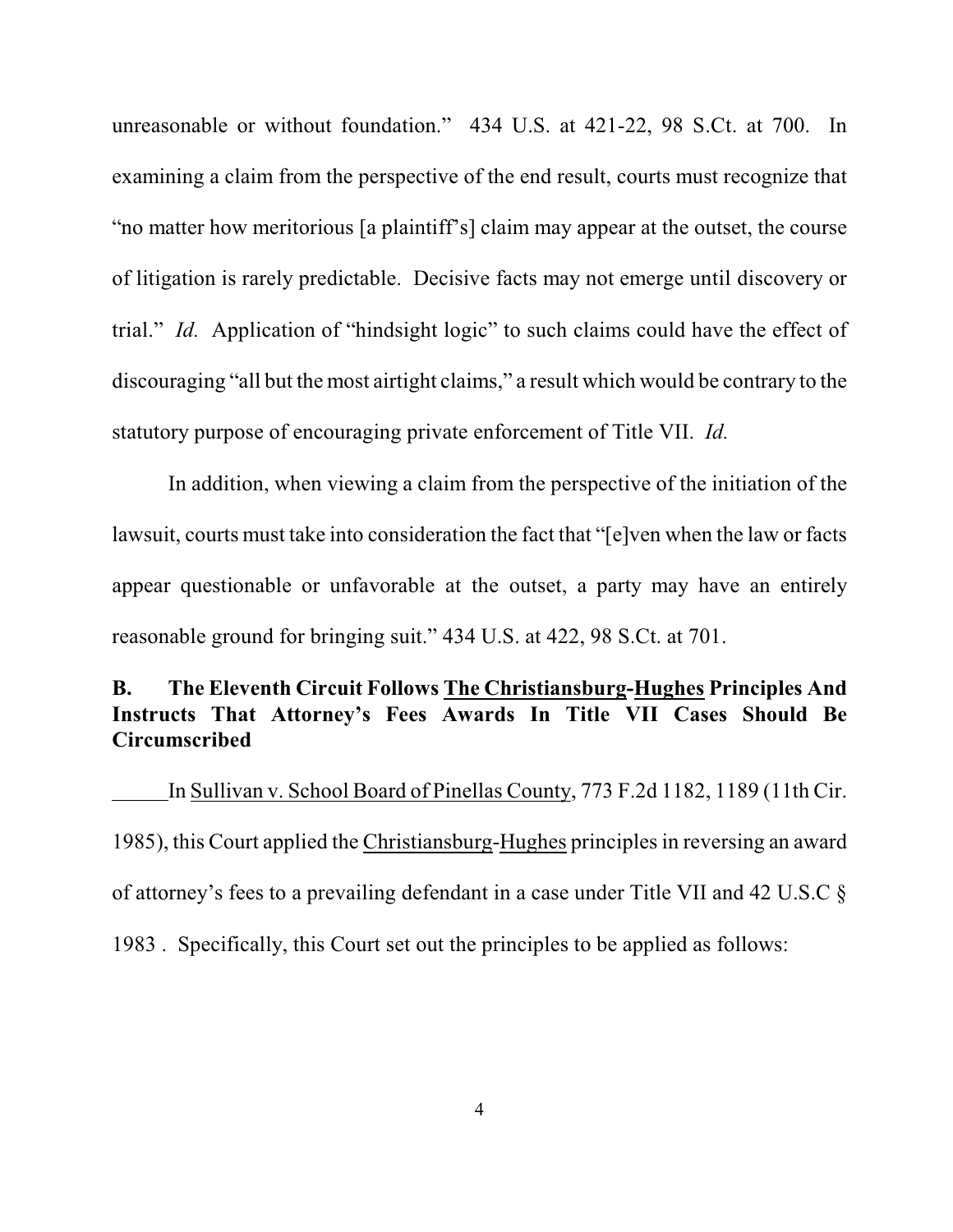- In order to award attorney's fees to a defendant in a Title VII or Section 1983 case, the district court must find "that the plaintiff's lawsuit was 'frivolous, unreasonable, or without foundation,'" *Id.* at 1188 (quoting Christiansburg).
- A claim is frivolous when it is "is so lacking in arguable merit as to be groundless or without foundation." *Id.* at 1189 (quoting Jones v. Texas Tech University,  $656$  F.2d 1137, 1145 (5th Cir. 1981)).<sup>1</sup>
- "In applying these criteria, it is important that a district court resist the understandable temptation to engage in *post hoc* reasoning by concluding that, because a plaintiff did not ultimately prevail, his action must have been unreasonable or without foundation." *Id.* at 1188(quoting Christiansburg).
- Application of "hindsight logic" to the plaintiff's claims would unfairly deter "all but the most airtight claims," as "the course of litigation is rarely predictable" and "[d]ecisive facts may not emerge until discovery or trial." *Id.* at 1188-89 (quoting Christiansburg).
- "Even when the law or the facts appear questionable or unfavorable at the outset, a party may have an entirely reasonable ground for bringing suit." *Id.* at 1188-89 (quoting Christiansburg).

<sup>&</sup>lt;sup>1</sup>The Jones decision is binding Eleventh Circuit precedent as it was decided by the former Fifth Circuit prior to October 1, 1981. Bonner v. City of Prichard, 661 F.2d 1206, 1207 (11th Cir. 1981).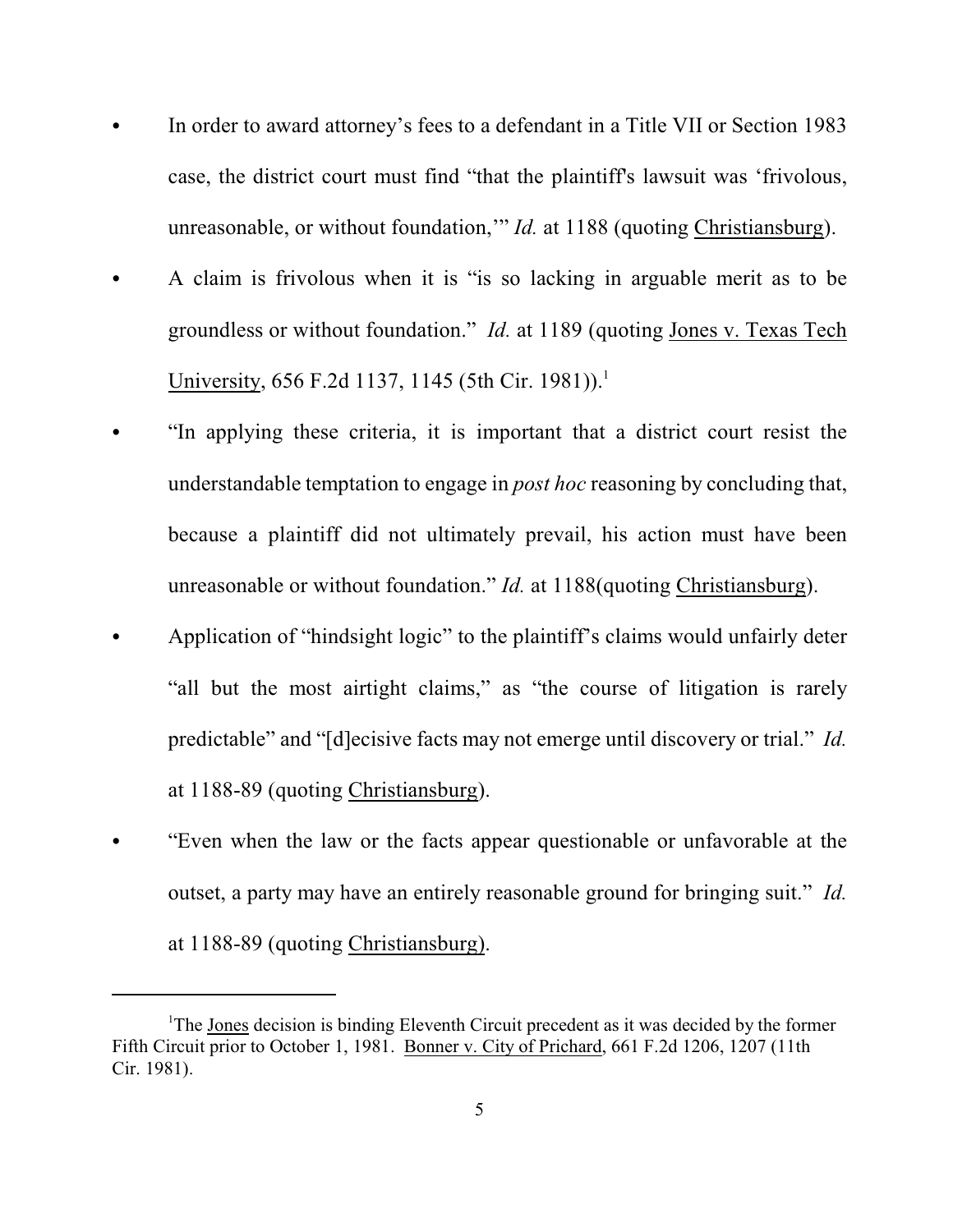After setting out the above principles, the Court went on to observe that "frivolity" is typically found in those cases where a motion to dismiss or for summary judgment has been filed, and "the plaintiffs did not introduce **any evidence** to support their claims." *Id.* at 1189 (citations omitted and emphasis added). By contrast, "[i]n cases where the plaintiffs introduced evidence sufficient to support their claims, findings of frivolity typically do not stand." *Id.* (citations omitted).

Finally, this Court stated that additional factors "considered important in determining whether a claim is frivolous **also** include: (1) whether the plaintiff established a *prima facie* case; (2) whether the defendant offered to settle; and (3) whether the trial court dismissed the case prior to trial or held a full-blown trial on the merits." *Id.* at 1189 (citations omitted and emphasis added).

 These three numbered elements are the so-called "Sullivan factors." As can be seen above, they are not intended to supplant the general principles articulated in Christiansburg, but rather to supplement them, as they are among those factors that are "also" considered relevant to the frivolity determination.

# **C. The Eleventh Circuit Construes The "Sullivan Factors" Narrowly In Subsequent Decisions**

In the wake of Sullivan, this Court has continued to apply the factors restrictively to defense motions for attorney's fees, describing them in subsequent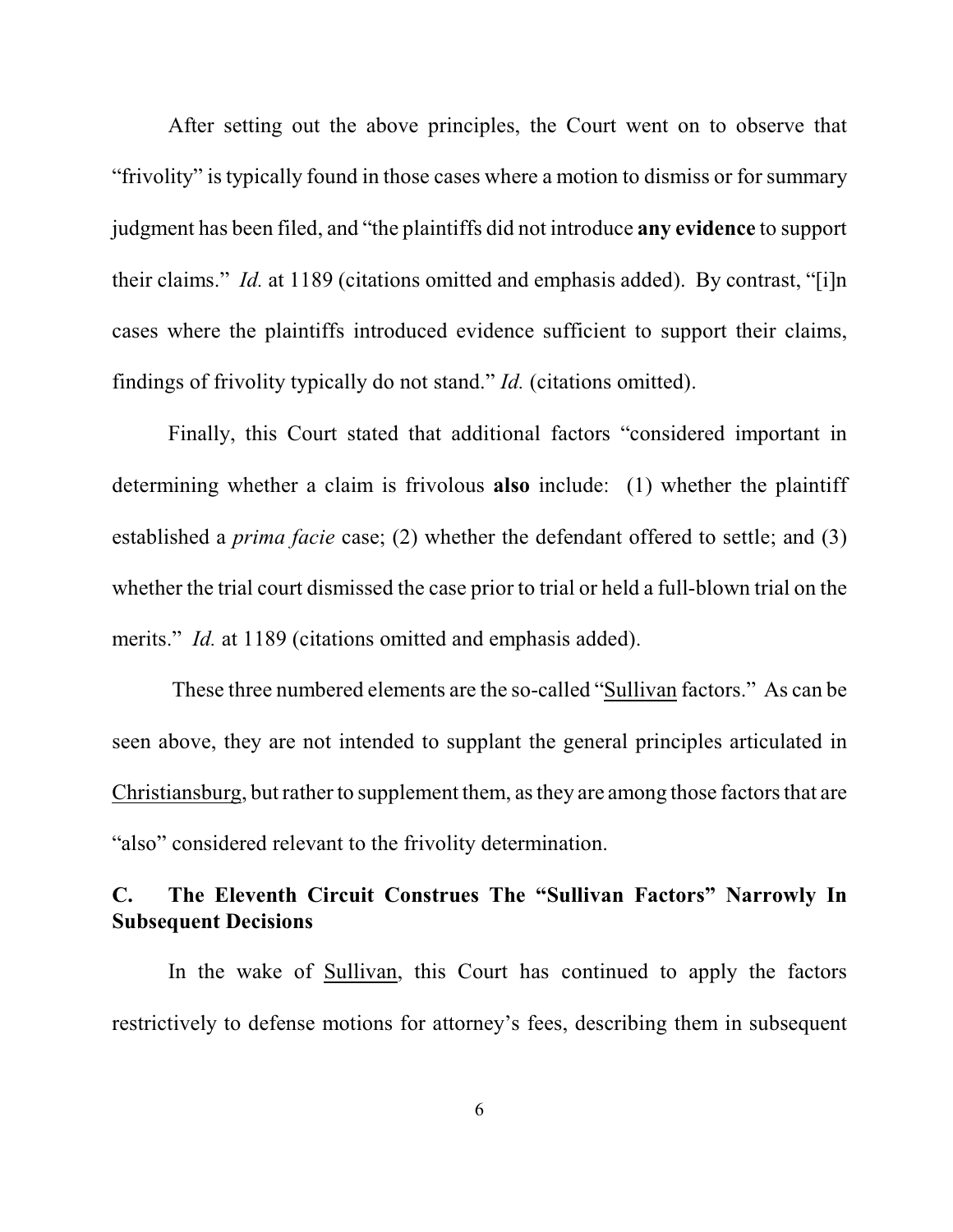decisions as "**[o]ther** factors that **may be relevant** to this inquiry" regarding frivolity, Cordoba v. Dillard's, 419 F.3d 1169, 1176-77 (11th Cir. 2005) (emphasis added), or as as "among" the "several factors" relevant to the issue of frivolity. Bruce v. City of Gainesville, Ga., 177 F.3d 949, 952 (11th Cir. 1999).

#### **1. Award of Defense Attorney's Fee Reversed in Cordoba v. Dillard's**

In Cordoba, the trial court granted the defendant's summary judgment motion, dismissing the plaintiff's disability discrimination claim on the ground that, *inter alia*, there was no evidence that the manager who discharged the plaintiff was aware of her disability. This Court affirmed. 419 F.3d at 1175. The trial court then awarded attorney's fees to the defendant, concluding that after the manager's deposition, it should have been apparent to the plaintiff that the manager was unaware of her disability. *Id.* at 1179. Invoking the admonition in Christiansburg against the use of "hindsight logic" in assessing the frivolity of a claim, this Court reversed the award of fees. *Id.* at 1181. The plaintiff's evidence that she told the manager, a year before her discharge, that she had been "going to the doctor a lot" and that the doctors "weren't sure what was wrong," and that other employees were aware of her condition, while not sufficient to prevent summary judgment, was sufficient to show that her claim was not "frivolous" under Christiansburg. *Id.* at 1181. Plaintiff's assertion that the manager was aware of her disability was mere speculation, "but this speculation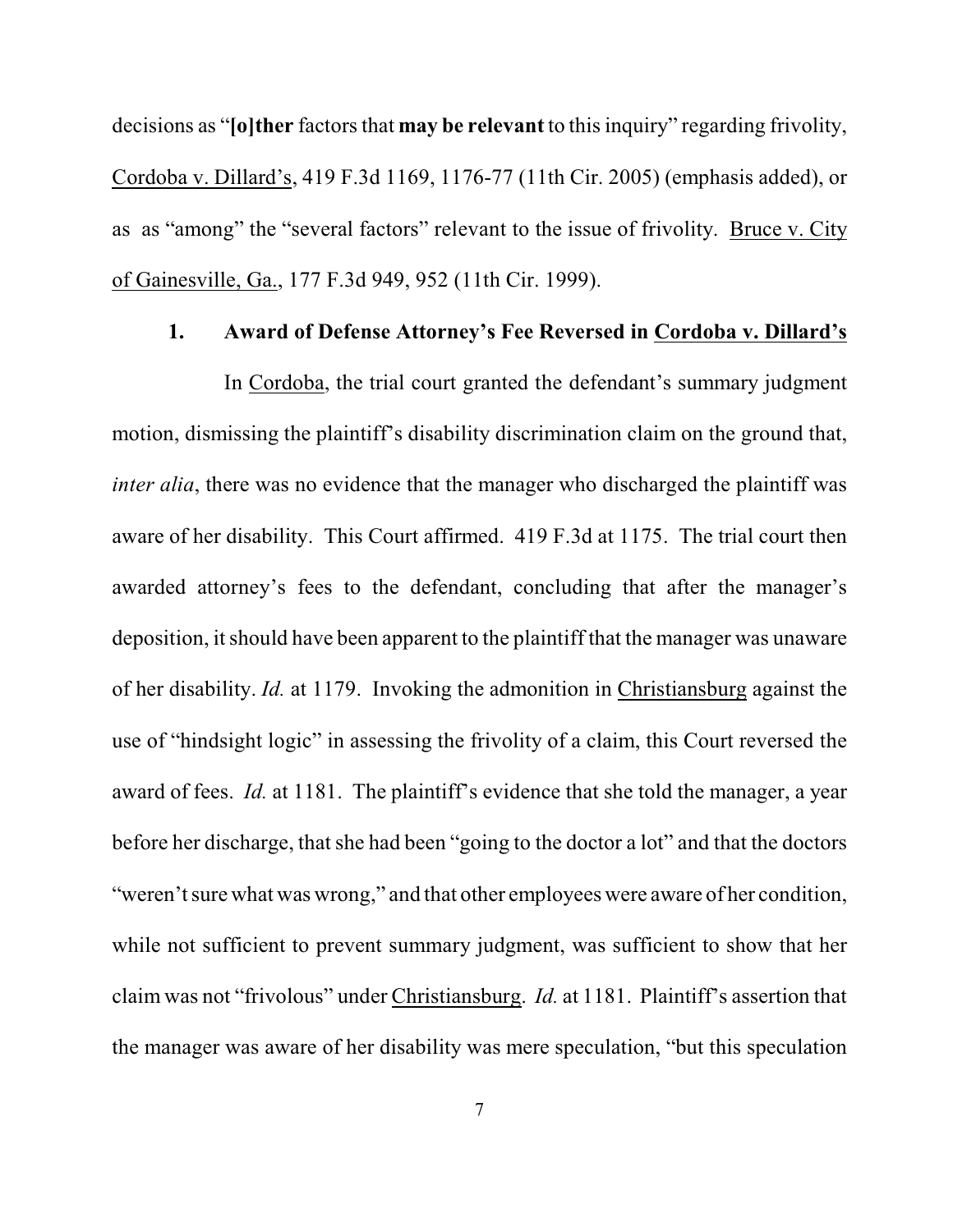was not so unreasonable that it can be termed frivolous." *Id.* It was not sufficient to survive summary judgment, but it was sufficient to require reversal of the award of fees on the ground that the plaintiff's claims, "though weak, were not entirely without foundation." *Id.* at 1182. *See also* Bonner v. Mobile Energy Services, 246 F.3d 1303, 1305 (11th Cir. 2001) (reversing award of attorney's fees where the plaintiff's claims were "markedly weak," but not "actionably frivolous").

Like the plaintiff in Cordoba, Plaintiff Turner in the case *sub judice* based her discrimination claims on speculation, but it was reasonable speculation that the defendant's more favorable treatment of a white employee with numerous errors of the type for which the plaintiff was fired, and of another white employee who was arrested for shoplifting, along with the testimony of two African American employees regarding their unequal treatment by the defendant, were circumstantial evidence of racial discrimination. Doc. 60 at 13-14 (Order granting summary judgment). Like the claims of the plaintiff in Cordoba, the claims of Turner, even if weak, "were not entirely without foundation." Cordoba, 419 F.3d at 1182.

Had the Court in Cordoba incorrectly limited its analysis to a wooden application of the Sullivan factors, as did the district court in the case *sub judice*, the outcome would have been different. There, as here, Sullivan factors, viewed in isolation, supported the award of fees, in that the plaintiff did not establish a *prima*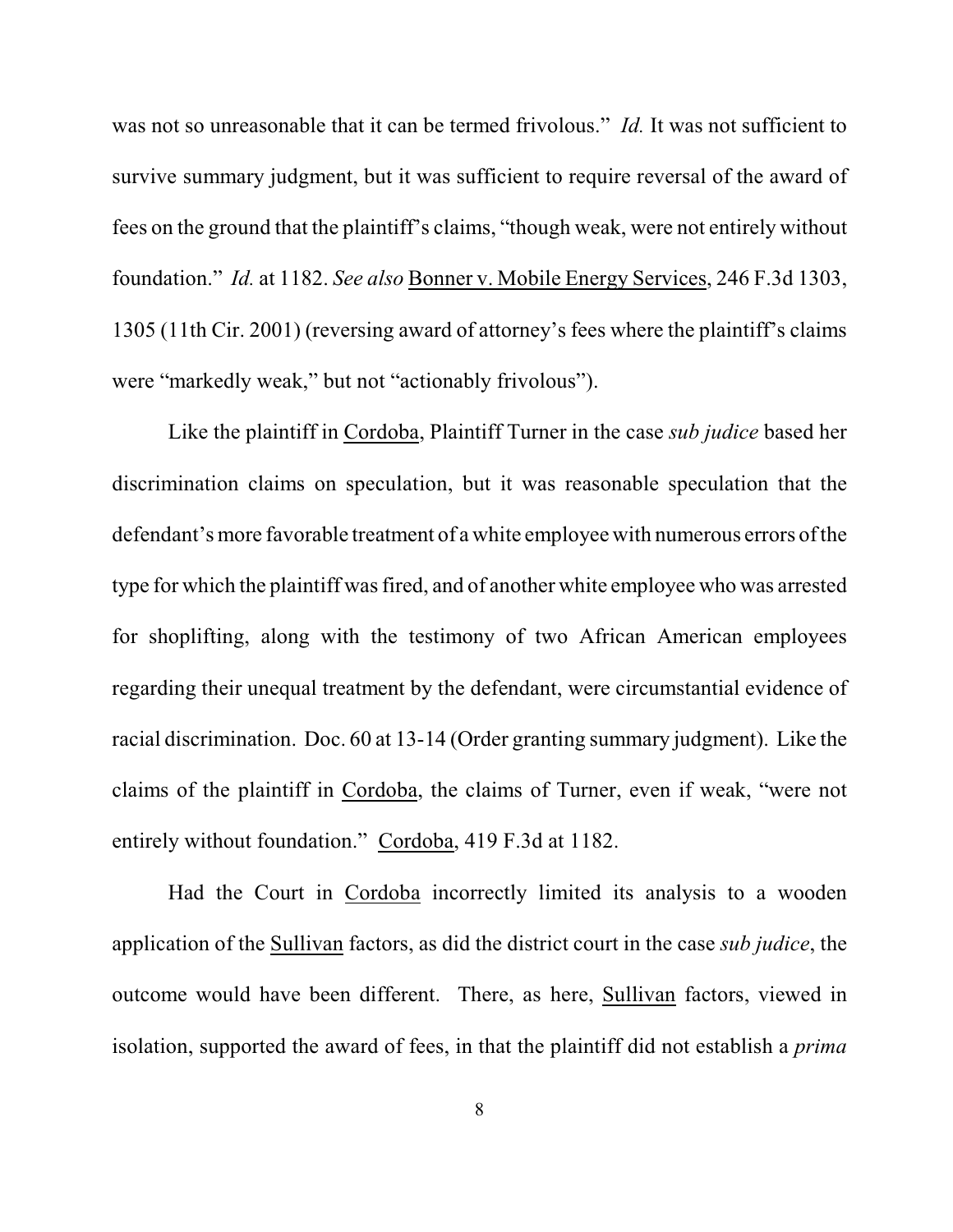*facie* case (due to her failure to show that the decision-maker knew of her disability), the defendant had made only a "nominal" offer of settlement, and the case had been dismissed on summary judgment. *Id.* at 1177.

# **2. Award of Defense Attorney's Fee Reversed in Bruce v. City of Gainsville**

The importance of properly utilizing the Sullivan factors in larger context of the Christiansburg principles is further illustrated in Bruce v.City of Gainesville, Ga., 177 F.3d 949 (11th Cir. 1999). The Court, with one dissenting opinion,<sup>2</sup> correctly reversed an award of defense attorney fees because it was based on *post hoc* analysis. The Court held that the plaintiff's belief he had been discharged because of his disability was not unreasonable, and his claim therefore was not frivolous. The basis for the plaintiff's belief was that after 10 years as a successful employee, he suffered a severe injury to his hand, after which the defendant told him there was no work for him and to turn in his uniforms; he continued to receive paychecks but on what appeared to be

<sup>&</sup>lt;sup>2</sup>The dissent in Bruce began with the premise that the Sullivan factors were "general" guidelines for us to consider in making determinations regarding frivolity," and that they required that the fee award be affirmed. Bruce,177 F.3d at 953 (Magill, J., dissenting). The dissent argued the plaintiff failed to establish a *prima facie* case, the first Sullivan factor, in that he failed to show that he was discharged or otherwise suffered an adverse action. 177 F.3d at 953-54. In addition, the dissent contended, the second and third Sullivan factors supported the award of fees, as there was no settlement offer and the case was dismissed on summary judgment. *Id.* at 953. Contending there was "nothing in this case to justify our avoiding the conclusion that follows from application of the Sullivan factors," the dissent concluded that the court should have affirmed the award of fees to the defendant on that basis. *Id.* at 954.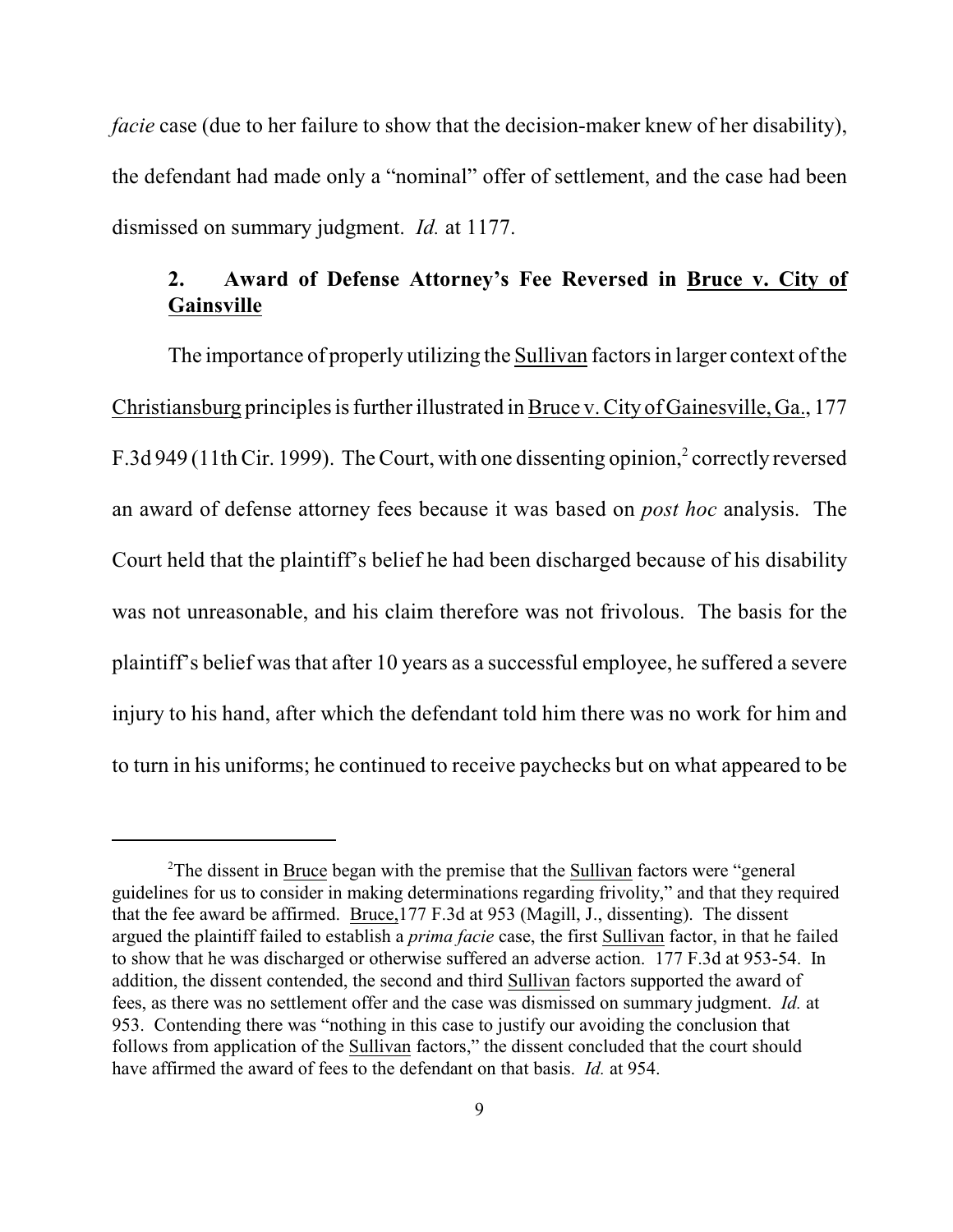a different basis; and he was placed in a new job after he filed a charge with the EEOC. *Id.* at 952.

The Bruce majority reconciled Christiansburg and circuit precedent, including Sullivan. This was not a case where the plaintiff failed to introduce any evidence in support of his claim. Although not sufficient to survive summary judgment, the plaintiff's evidence showed that after he contracted his disability, the employer sent him home, told him to turn in his uniforms and took no action to restore him to work until he filed the EEOC charge. The majority heeded Sullivan's command that "a district court must focus on whether the case is so lacking in arguable merit as to be groundless or without foundation rather than whether the claim was ultimately successful." Bruce, 177 F.3d at 952 (citations and internal quotation marks omitted). Although the facts might have appeared "questionable or unfavorable at the outset," the plaintiff "may have an entirely reasonable ground for bringing suit." Sullivan, 773 F.2d at 1188-89 (quoting Christiansburg). By refusing to rely on a wooden application of the Sullivan factors, as the dissenting opinion urged, the majority honored Sullivan's warning that the factors are not "hard and fast rules," and that defense fees are not to be awarded unless the plaintiff's case "is so lacking in arguable merit as to be groundless or without foundation," *Id.* at 1189 (citation omitted). Such is not the case here.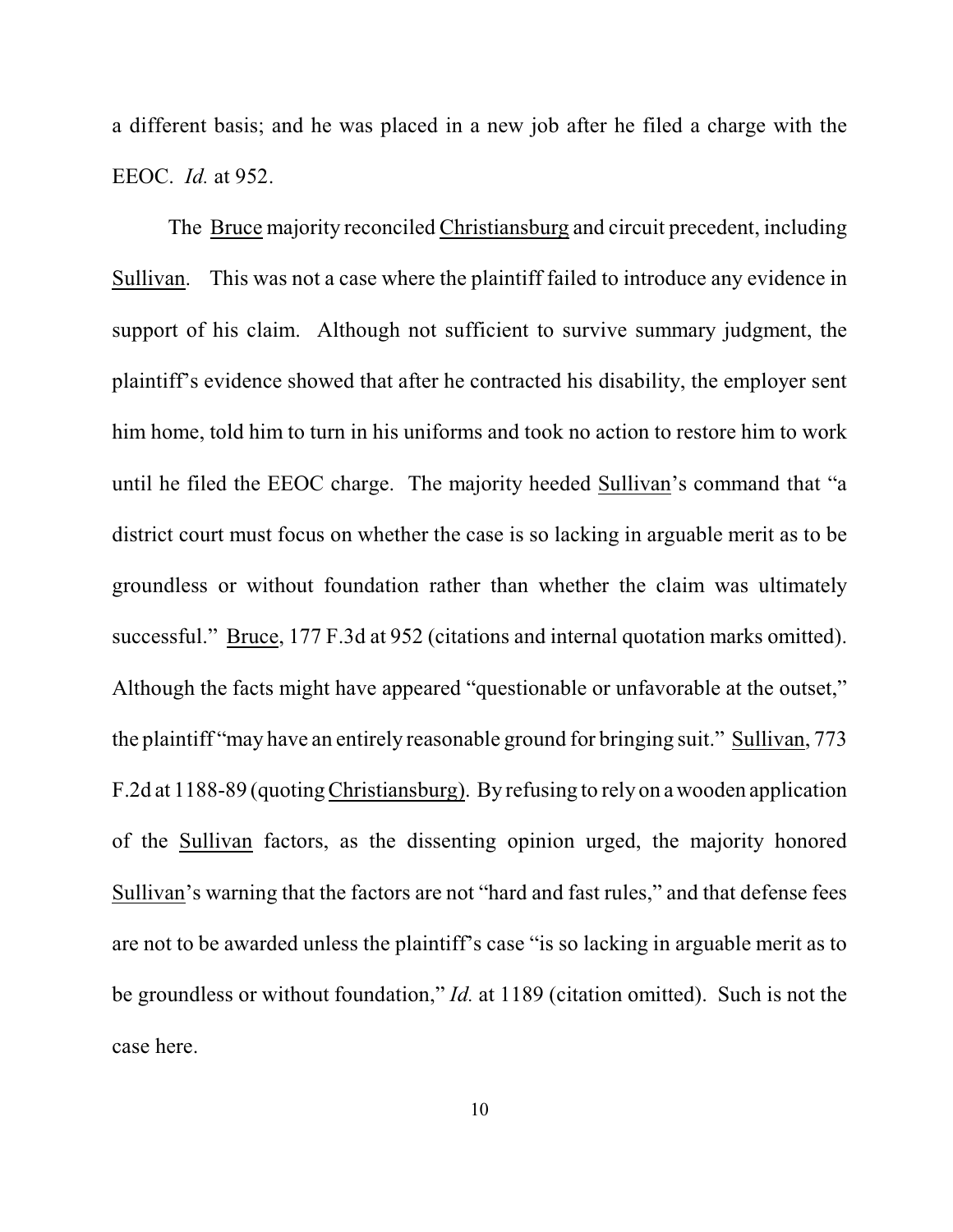In amplification of the above standard, this Court has held that courts must interpret "Christiansburg's caution against second-guessing to require that, when determining whether a claim was or became frivolous, we view the evidence in the light most favorable to the non-prevailing plaintiff." Johnson v. Florida, 348 F.3d 1334, 1354 (11th Cir. 2003) (citing EEOC v. Pet, Inc., 719 F.2d 383, 384 (11th Cir. 1983)).

### **D. The Supreme Court Also Cautions Against Awarding Defense Attorney's Fees In Cases Decided by Pre-Trial Motion**

An additional factor that must be considered before awarding defense fees was articulated by the Supreme Court in Hughes v. Rowe, 449 U.S. 5, 14, 101 S.Ct. 173, 178 (1980), which applied Christiansburg to a constitutional claim brought under 42 U.S.C. § 1983. Where the plaintiff's allegations are dismissed for failure to state a claim, thus arguably meeting the first (no prima facie case) and third (dismissed before trial) Sullivan factors, fees may not be awarded to the defendant where the plaintiff's claim "deserved and received the careful consideration" of the court. *Id.* at 15, 101 S.Ct. at 179. "Allegations that, upon careful examination, prove legally insufficient to require a trial are not, for that reason alone, 'groundless' or 'without foundation' as required by Christiansburg." *Id*. In other words, where a court concludes that a plaintiff did not state a *prima facie* case, and/or that summary judgment for a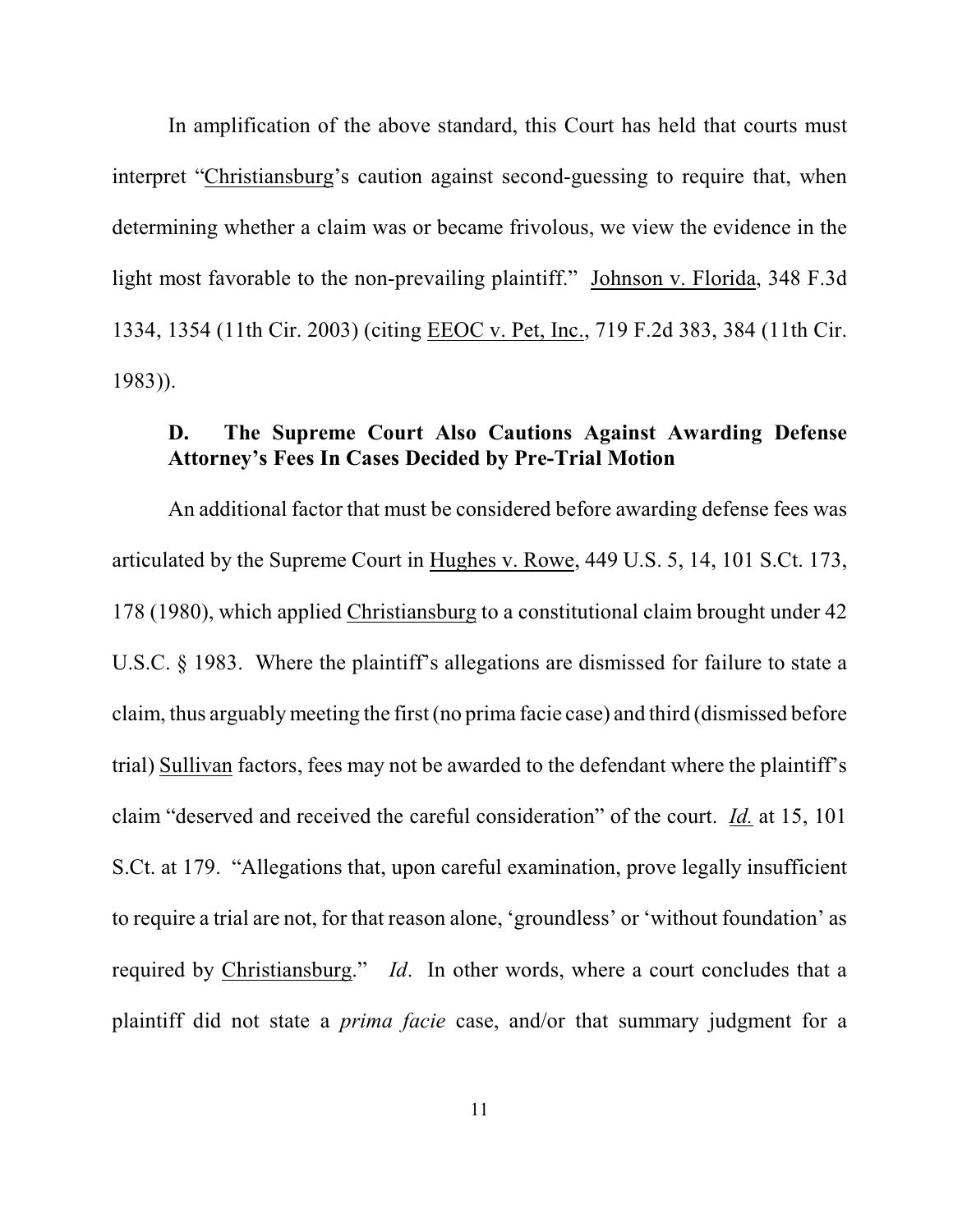defendant is warranted, an award of attorney's fees to the defendant is improper if the plaintiff's claims were "meritorious enough to require careful attention and review." Bates v. Islamorada, 2007 WL 2113586, at \*6 (S.D. Fla. 2007) (quoting Busby v. City of Orlando, 931 F.2d 764, 787 (11th Cir.1991)). *Accord* Walker v. NationsBank of Fla., 53 F.3d 1548, 1559 (11th Cir.1995).

In the case at bar, the district court erred by relying exclusively on the Sullivan factors to award attorney's fees to the defendant. Although first reciting the appropriate Christiansburg standards, the Court engaged in all of its analysis of the plaintiff's claims in the next and longest section of its order, entitled "Sullivan Factors." Doc. 123 at 3-6. In so doing, it limited its analysis to whether Turner established a *prima facie* case, and whether the case was dismissed prior to trial. *Id.* It failed to apply the broader Christiansburg principles and in particular violated the admonition against "*post hoc* reasoning," awarding fees based on the body of evidence that resulted in the ultimate decision on the merits of Turner's claim. It failed to apply circuit precedent establishing that where a plaintiff's claims are weak or even "markedly weak," but "not entirely without foundation," an award of defense attorney fees is an abuse of discretion. Cordoba, 419 F.3d at 1182; Bonner, 246 F.3d at 1305. Consideration of the Christiansburg-Hughes principles in tandem with the Sullivan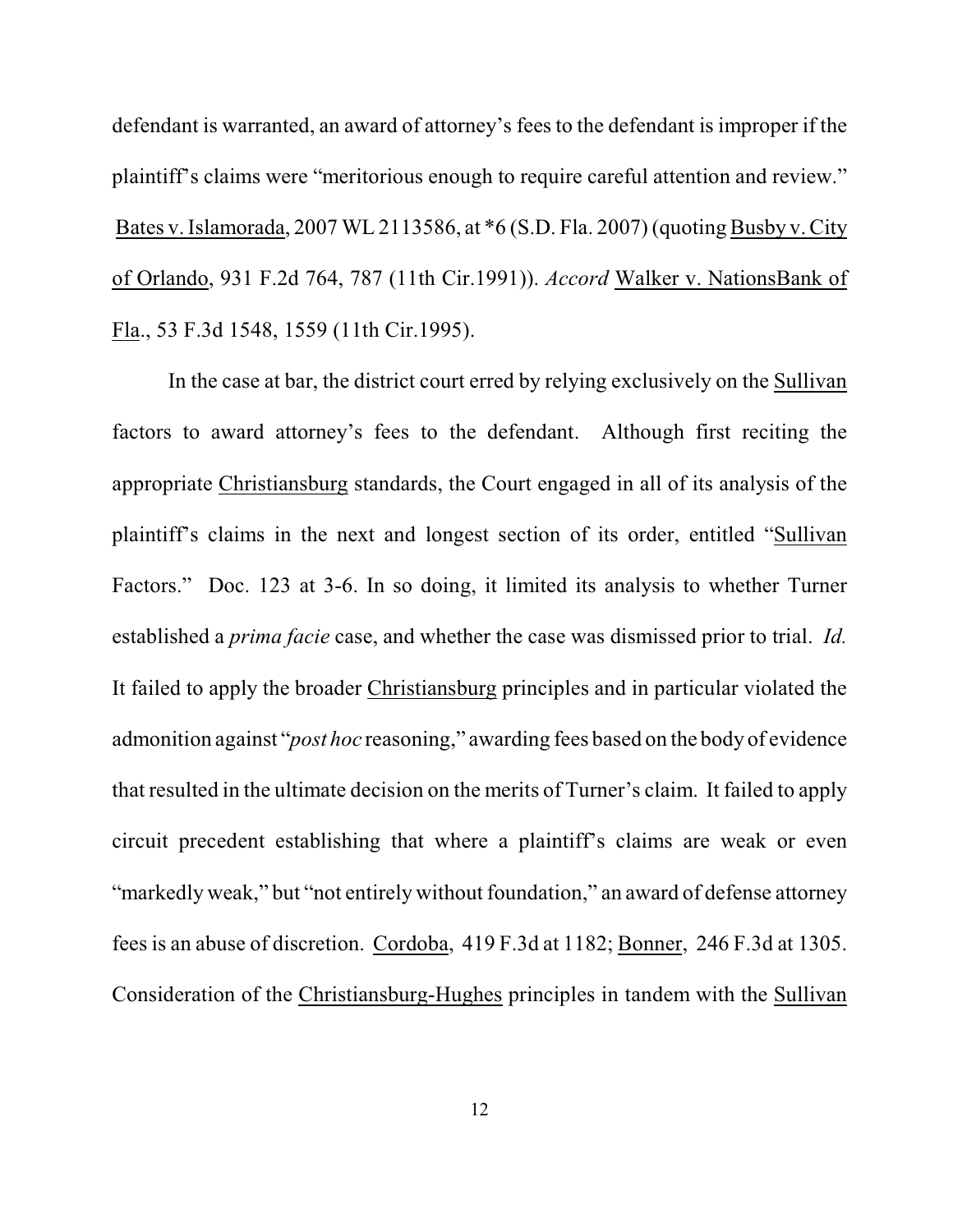factors requires in this case that the award of attorney's fees to the defendant be reversed.

# **II. THE "SULLIVAN FACTORS" HAVE LIMITED VALUE IN ASSESSING DEFENSE CLAIMS FOR ATTORNEY'S FEES AND SHOULD BE TREATED AS SUCH**

In the nearly thirty years of their existence, the "Sullivan factors" have been of limited utility in helping to assess defense claims for attorney's fees. The experience with each of the three factors is discussed immediately below. In particular, the first factor – whether the plaintiff has established a *prima facie* case – has not only been of limited worth, but has been the source of much conflict and confusion.

# **A. The First Sullivan Factor: Whether the Plaintiff Established a Prima Facie Case**

# **1. Reliance on the** *prima facie* **case, as defined by circuit precedent, subverts the principles set out in Christiansburg**

In employment law, the *prima facie* case is an element of a formulation for

proving disparate treatment by circumstantial evidence, as originally set out in

McDonnell Douglas Corp. v. Green, 411 U.S. 792, 802, 93 S.Ct. 1817, 1824 (1973).

In a refusal to hire case, the elements of a *prima facie* case generally are as follows:

[T]he plaintiff must demonstrate only that: (i) he or she belonged to a protected class; (ii) he or she was qualified for and applied for a position that the employer was seeking to fill; (iii) despite qualifications, he or she was rejected; and (iv) the position was filled with an individual outside the protected class.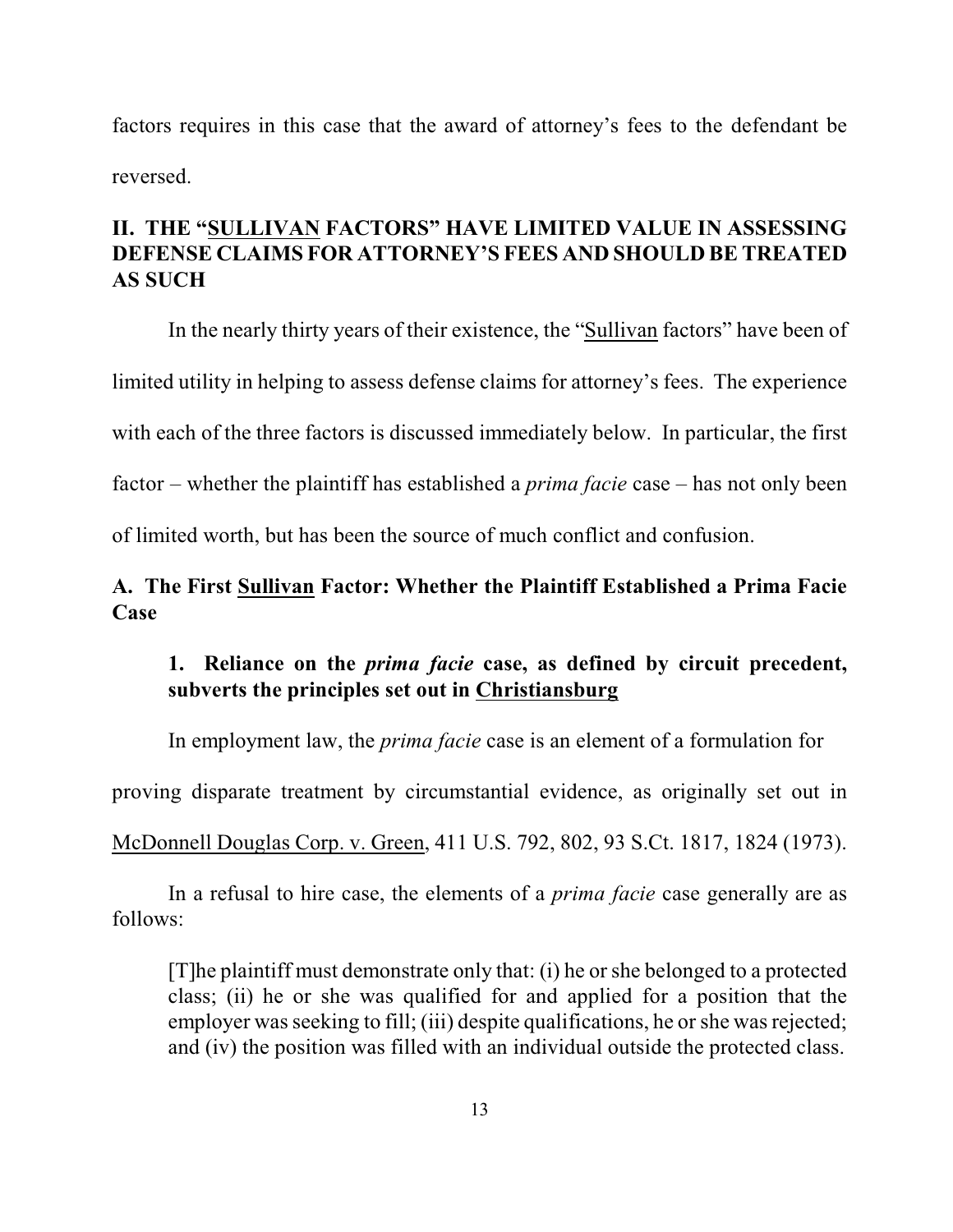Vessels v. Atlanta Independent School System, 408 F.3d 763, 768 (11th Cir. 2005) (footnote omitted)(citing McDonnell Douglas, 411 U.S. at 802, 93 S.Ct. at 1824).

The plaintiff's *prima facie* showing shifts to the employer the burden articulating a legitimate, nondiscriminatory reason for its action. McDonnell Douglas, 411 U.S. at 802, 93 S.Ct. at 1824. The employer's articulation then shifts to the plaintiff the burden to show the proffered reason was a pretext for discrimination. McDonnell Douglas, 411 U.S. at 804-05, 93 S.Ct. at 1825. This can be done by comparator evidence or other evidence of pretext such as the falsity of the employer's proffered reasons, a history of the employer's past discriminatory treatment of the plaintiff, or evidence of the employer's policy and practice with respect to employment of members of the protected class.<sup>3</sup> *Id.*; Patterson v. McLean Credit Union, 491 U.S. 164, 187-88, 109 S.Ct. 2363, 2378 (1989).

In our circuit, application of the McDonnell Douglas formulation is complicated by the requirement that in certain cases more is required in order to state a *prima facie* case. In cases of discriminatory promotion, discipline and discharge, the additional

<sup>&</sup>lt;sup>3</sup>Comparator evidence is not required at any stage of the case. As the Supreme Court held in Patterson, comparator evidence is appropriate, but not required. Patterson, 491 U.S. at 187-88, 109 S.Ct. at 2378 (finding that "[t]he District Court erred . . . , however, in instructing the jury that in order to succeed petitioner was *required* to make such a showing") 491 U.S. at 187-88, 109 S.Ct. at 2378 (emphasis in original).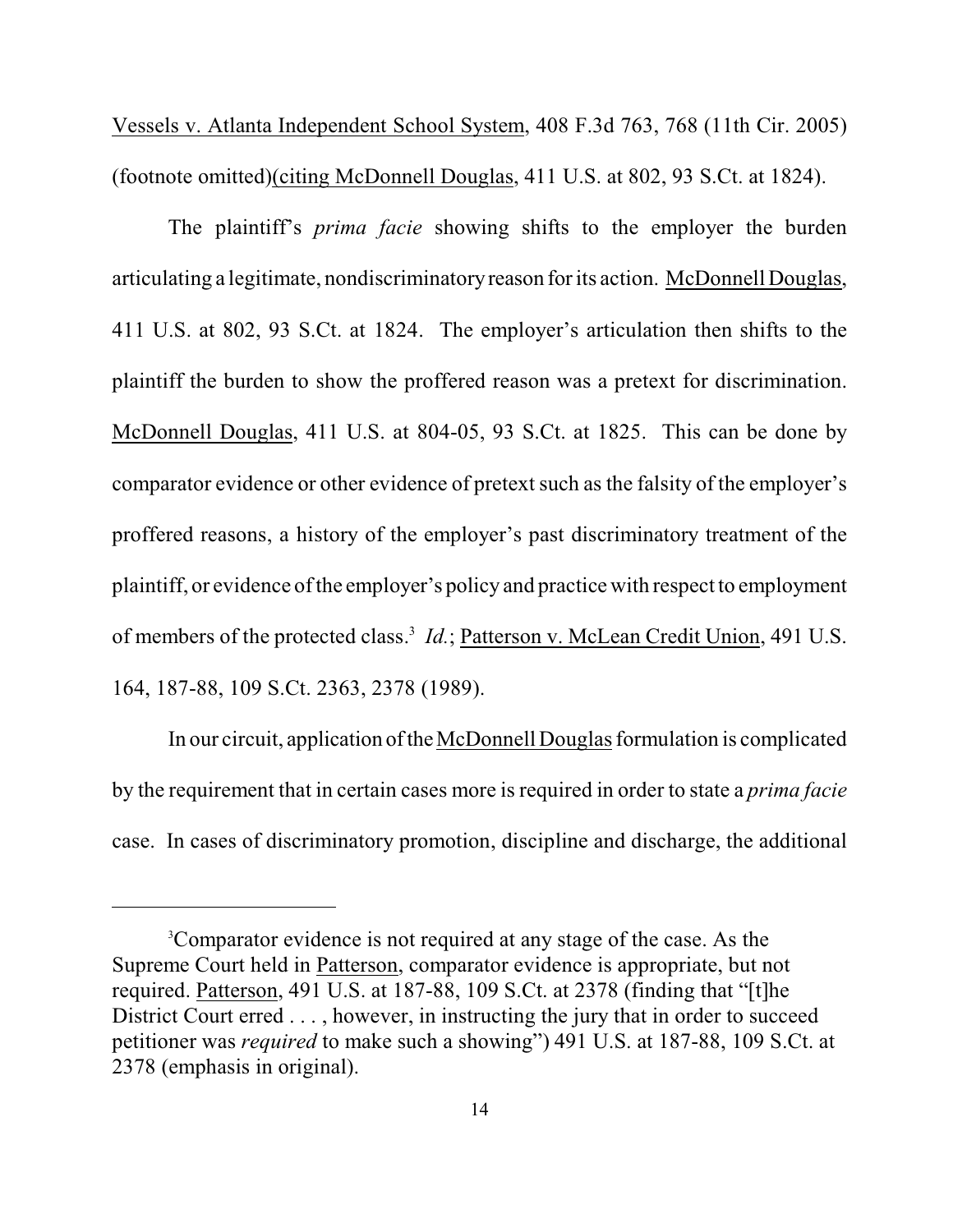requirement of identifying a specific "similarly situated" comparator is commonly added. Thus in Maniccia v. Brown, 171 F.3d 1364 (11th Cir. 1999), a case alleging discriminatory discharge based on sex, the requirements for a *prima facie* case of disparate treatment were set out as follows:

To establish a prima facie case of disparate treatment,[the plaintiff] must show: (1) she is a member of a protected class; (2) she was subjected to adverse employment action; (3) her employer treated similarly situated male employees more favorably; and (4) she was qualified to do the job.

171 F.3d at 1368 (citations omitted). The comparator employee is not "similarly situated," the court held, unless "the quantity and quality of the comparator's misconduct [are] nearly identical." *Id.* (citation omitted). Maniccia's requirement that the posture of the comparator be "nearly identical" continues to be routinely applied in our circuit. *See, e.g.*, Brown v. Alabama Department of Transportation, 597 F.3d 1160, 1174 (11th Cir. 2010) (promotion case); Brown v. Jacobs Engineering, -- Fed.Appx. –, 2014 WL 3511632, at \*1 (11th Cir. 2014) (discharge case).

The use of the *prima facie* case, in this more muscular form, as an indicator of frivolousness, subverts the most basic commands of Christiansburg. Firstly, it opens a back door through which defendants can invite courts to engage in prohibited *"post hoc* reasoning." Under the Maniccia formulation, in order to meet her initial burden of establishing the *prima facie* case, the plaintiff must identify potential comparators,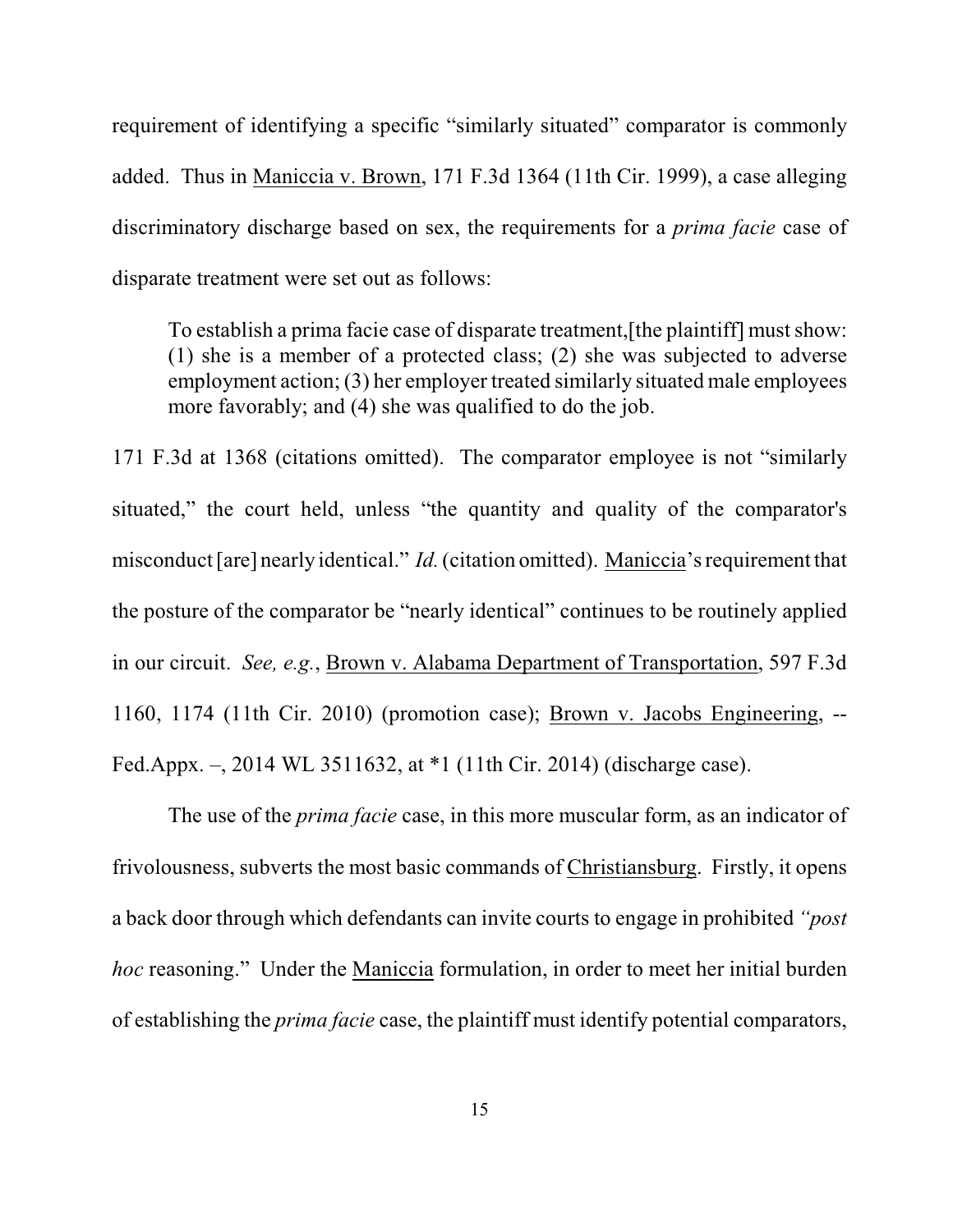offer what evidence she has to show that they are "nearly identical," then anticipate the defendant's proffered evidence as to why they are not "nearly identical," and still offer evidence to counter the defendant's evidence. In many cases, as occurred in this case, meeting this heavy burden requires discovery and analysis of documentary and testimonial evidence, which likely was not available to the plaintiff at the time the case was filed. To analyze whether a plaintiff is able to make out a *prima facie* case after discovery has been taken upon a defense motion for attorney's fees is wholly at odds with the Supreme Court's command that "courts should not "engage in *post hoc* reasoning by concluding that, because a plaintiff did not ultimately prevail, his action must have been unreasonable or without foundation." Christiansburg, 434 U.S. at 421-22, 98 S.Ct. at 700.

Similarly, Christiansburg directed that courts refrain from using "hindsight logic" when viewing claims from the perspective of the end result. This is so because "no matter how meritorious [a plaintiff's] claim may appear at the outset, the course of litigation is rarely predictable. Decisive facts may not emerge until discovery or trial." *Id.* Details about the offenses committed by a comparator are likely to be buried in personnel files, supervisor notes, timekeeping and other records, and commonly are not exposed to the light of day without extensive discovery, including document requests and depositions. To award fees to the defendant because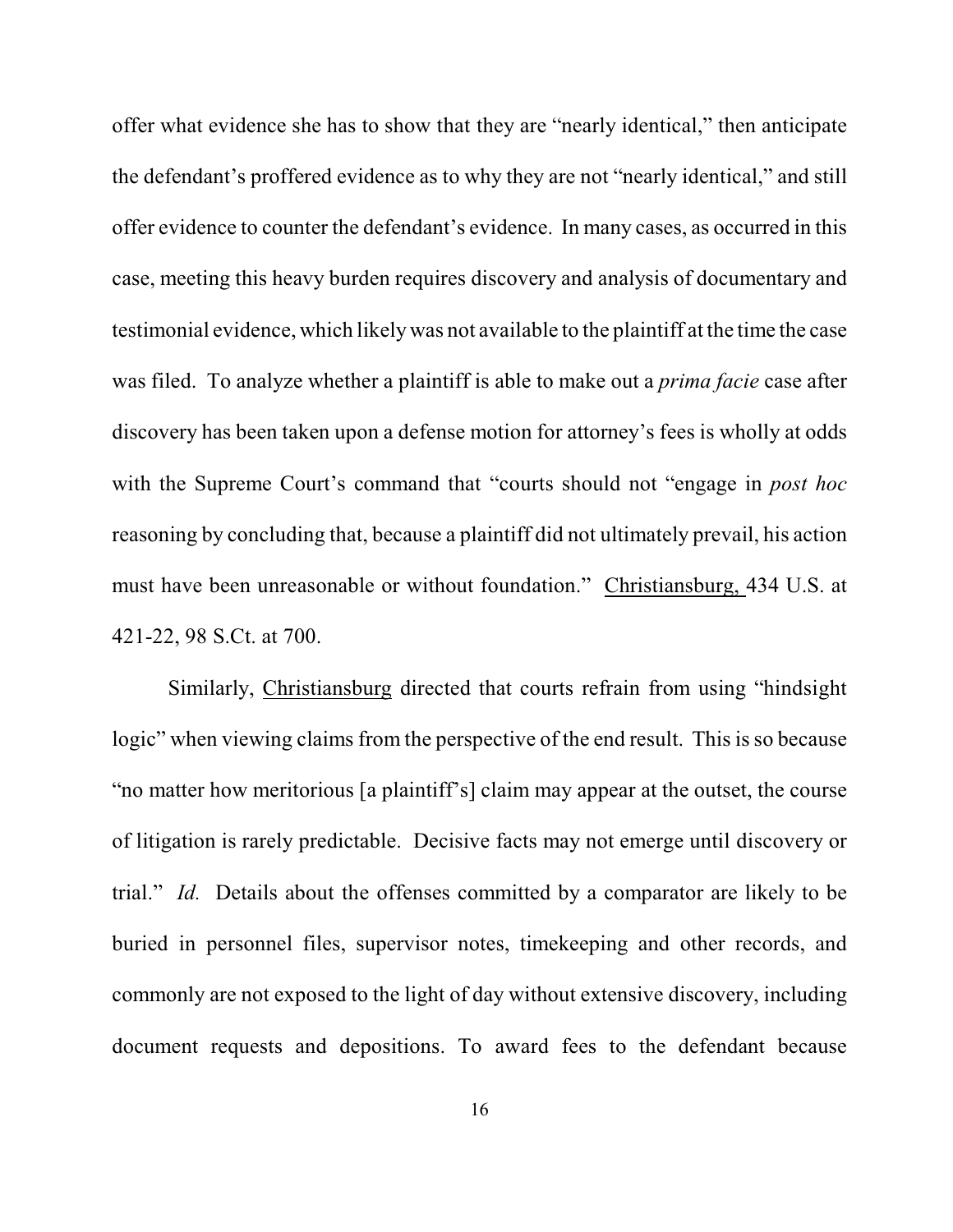troublesome facts "did not emerge until discovery" completely subverts the prohibition against "hindsight logic."

Christiansburg was also concerned that Title VII plaintiffs not be exposed to potential awards of defense attorney fees in "all but the most airtight claims." *Id.* To award fees based on a plaintiff's failure to make the detailed and difficult showing that a comparator is "nearly identical" violates this principle as well.

### **2. The concept of the McDonnell Douglas** *prima facie* **case is inapplicable in many Title VII cases**

In a hostile work environment case, the burden-shifting framework of McDonnell Douglas does not apply, so there is no concept of a McDonnell Douglas *prima facie* case of hostile work environment. Johnson v. Booker T. Washington Broadcasting Service, Inc., 234 F.3d 501, 510-511 (11th Cir. 2000) (citing Henson v. City of Dundee, 682 F.2d 897, 905 n.11 (11th Cir. 1982)). It does not apply in a "direct evidence" case, where the plaintiff relies on evidence showing an employer's discriminatory intent directly without resort to the inferences and presumptions of the McDonnell Douglas formulation. Hinson v. Clinch County, Georgia Board of Education, 231 F.3d 821, 827 (11th Cir. 2000).

Additionally, even in a disparate treatment case of discriminatory hiring, promotion or discharge, the McDonnell Douglas approach is not the only method of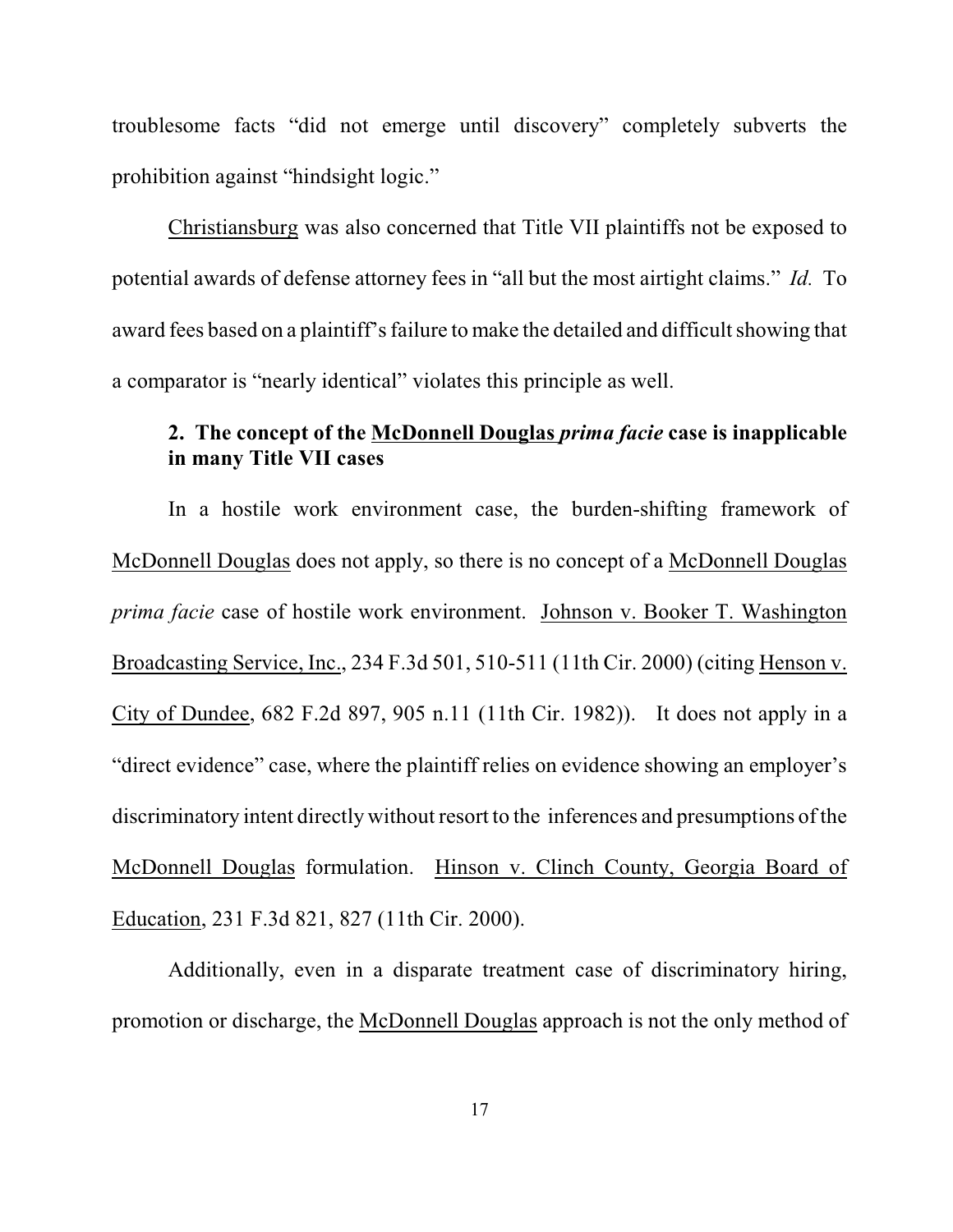proof. In Smith v. Lockheed-Martin Corp., 644 F.3d 1321 (11th Cir. 2011), the district court granted summary judgment on a claim of discriminatory discharge because the plaintiff failed to show that his comparator was "similarly situated." This Court agreed that the plaintiff had failed to identify a comparator in "nearly identical" circumstances, and thus did not make out a McDonnell Douglas *prima facie* case. *Id.* at 1326. However, this Court held that plaintiffs are not required to rely on the McDonnell Douglas framework as the exclusive method of proving a case of disparate treatment, and reversed the grant of summary judgment because the plaintiff had produced other circumstantial evidence sufficient to create "a triable issue concerning the employer's discriminatory intent." *Id.* at 1327-28. One consequence of Smith's holding is that in a disparate treatment case, "the plaintiff's failure to produce a comparator does not necessarily doom the plaintiff's case," because circumstantial evidence can be sufficient even if it does not fit the McDonnell Douglas burdenshifting formula. *Id.* at 1328.<sup>4</sup>

*See also*, Hamilton v. Southland Christian School, 680 F.3d 1316, 1329 (11th Cir. 2012) <sup>4</sup> (plaintiff's failure to produce non-pregnant comparator dooms her claim under McDonnell-Douglas formulation, but summary judgment is reversed because plaintiff presented "enough circumstantial evidence to raise a reasonable inference of intentional discrimination"); Chapter 7 Trustee v. Gate Gourmet, 683 F.3d 1249, 1255-56 (11th Cir. 2012) (though plaintiff failed to establish McDonnell Douglas *prima facie* case due to lack of an appropriate comparator, summary judgment for defendant is reversed where plaintiff produced "non-comparison circumstantial evidence to raise a reasonable inference of intentional discrimination" and thereby create a triable issue") (citations and internal quotation marks omitted); King v. Volunteers of America, 502 Fed.Appx. 823, 827-28 (11th Cir. 2012) (though plaintiff is unable to identify a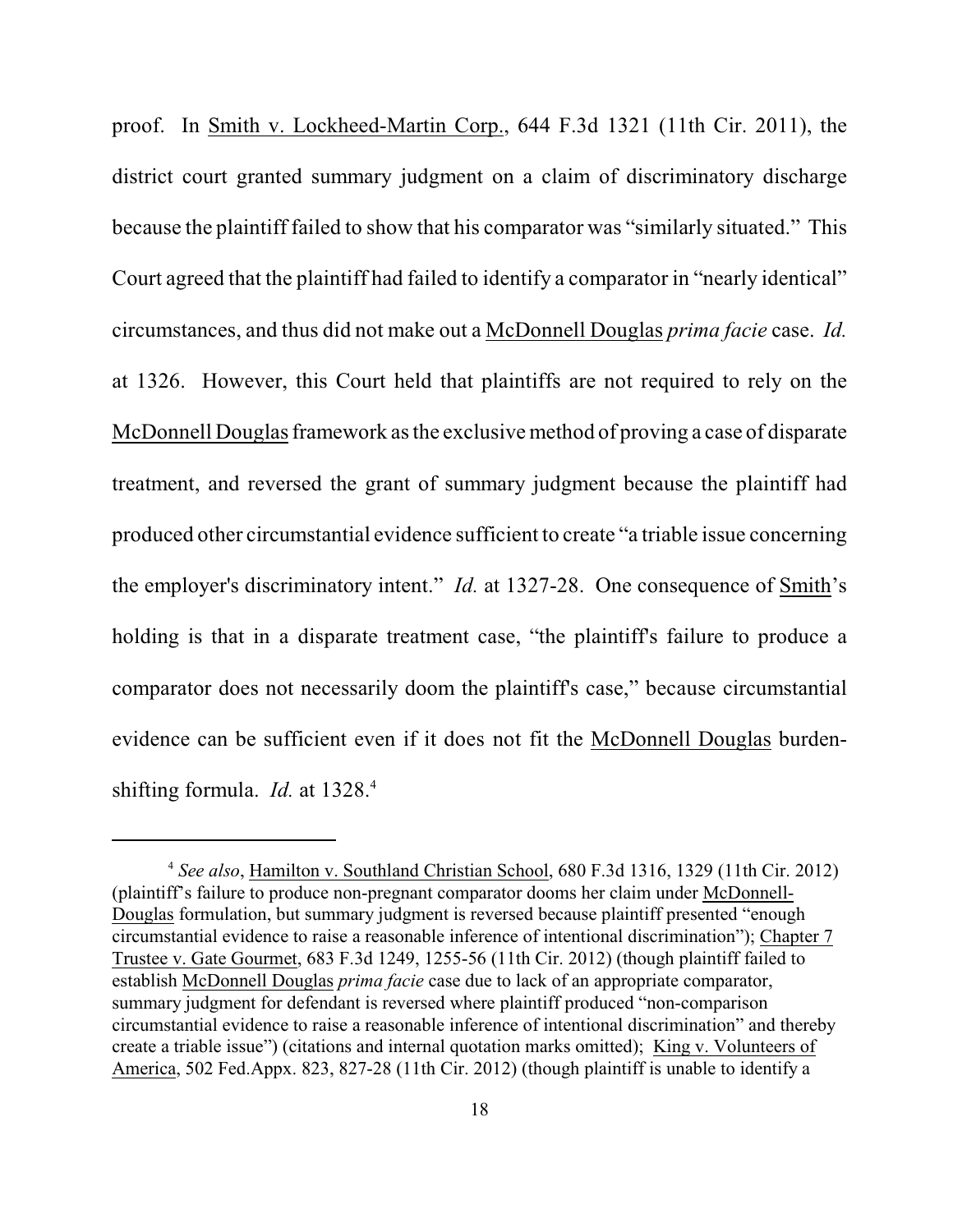#### **3. Alternatives to reliance on the** *prima facie* **case in attorney's fee disputes**

As shown above, the McDonnell Douglas *prima facie* case is of no value whatsoever in analyzing the potential frivolousness of claims in at least three types of cases – hostile work environment cases, direct evidence cases and disparate treatment cases using the method of proof approved in Smith v. Martin Marietta.

Where it does come into play in a defense motion for attorney's fees, this circuit's muscular "nearly identical" standard overwhelms the analysis and pushes toward results inconsistent with the basic principles laid down in the Christiansburg and Sullivan cases.

Instead of focusing on whether the plaintiff, after discovery, has established a *prima facie* case, courts should look to see whether the plaintiff has produced "some" evidence of discrimination. As the Sullivan Court itself observed, cases where defense attorney fees are generally awarded are those in which "the plaintiffs did not introduce **any** evidence to support their claims." Sullivan, 773 F.2d at 1189 (emphasis added). This is consistent with the approaches taken by courts in other circuits.

similarly situated comparator, evidence of racist statements by manager, leading to discharge by another manager acting as his "cat's paw," is sufficient to survive summary judgment); Jackson v. Checkers Drive-In Restaurants, 2011 WL 3171812, at \*4 (M.D. Fla 2011) (summary judgment denied where plaintiff failed to meet "comparator" element of *prima facie* case but presented other circumstantial evidence sufficient to create a triable issue).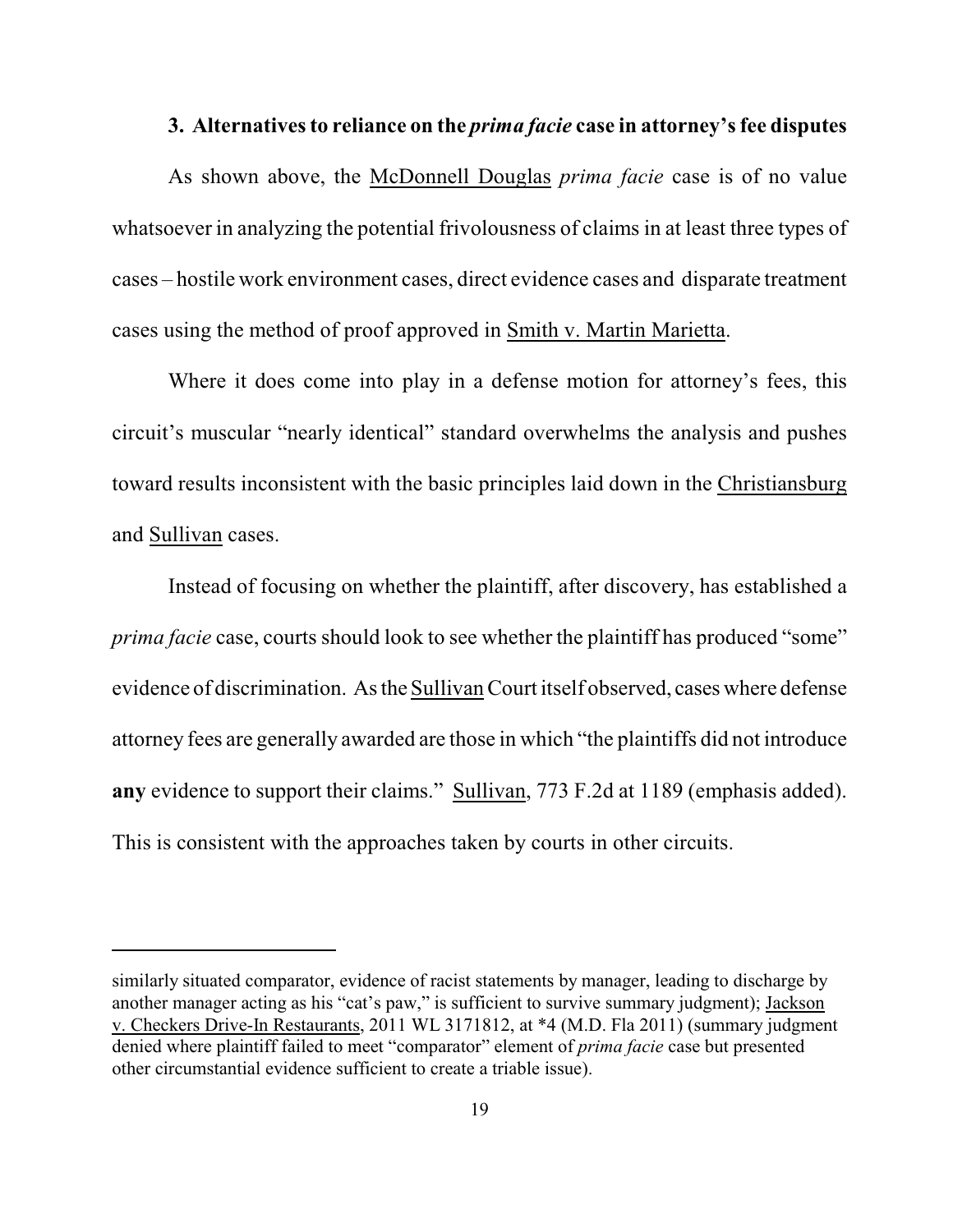In Montgomery v. Yellow Freight System, 671 F.2d 412 (10th Cir. 1982), a race discrimination case, the plaintiff was a mechanic who was fired allegedly for falling asleep in the cab of a truck. The plaintiff introduced evidence of a disparaging racial comment by the terminal manager, who was not the person who discharged him; and of an occasion where threemechanics, including the plaintiff, were found asleep in the break room and were not discharged. The Tenth Circuit affirmed the judgment for the defendant, but denied the employer's motion for an award of its attorney's fees for the appeal. Following Christiansburg, the court reasoned that

[t]he fact that plaintiff did not prevail does not necessarily mean that [the Christiansburg] criteria are met. In order to penalize the plaintiff with attorneys' fees, we must be persuaded that the record is devoid of any evidence of discrimination. There was some evidence of disparate treatment in the record, although it was not sufficient for plaintiff to prevail. Therefore, the record in this case does not persuade us that plaintiff's action in appealing this suit was frivolous, unreasonable, without foundation or in bad faith so as to justify awarding attorneys' fees to defendant.

*Id.* at 414 (citation omitted). This result is consistent with Eleventh Circuit precedent holding that an award of defense attorney's fees is an abuse of discretion where the plaintiff's claims, "though weak, were not entirely without foundation." Cordoba, *supra*, 419 F.3d at 1182; Bonner, *supra*, 246 F.3d at 1305.

Similarly, in EEOC v. Kenneth Balk & Associates, 813 F.2d 197 (8th Cir. 1987), the Eighth Circuit reversed an award of attorney's fees to a prevailing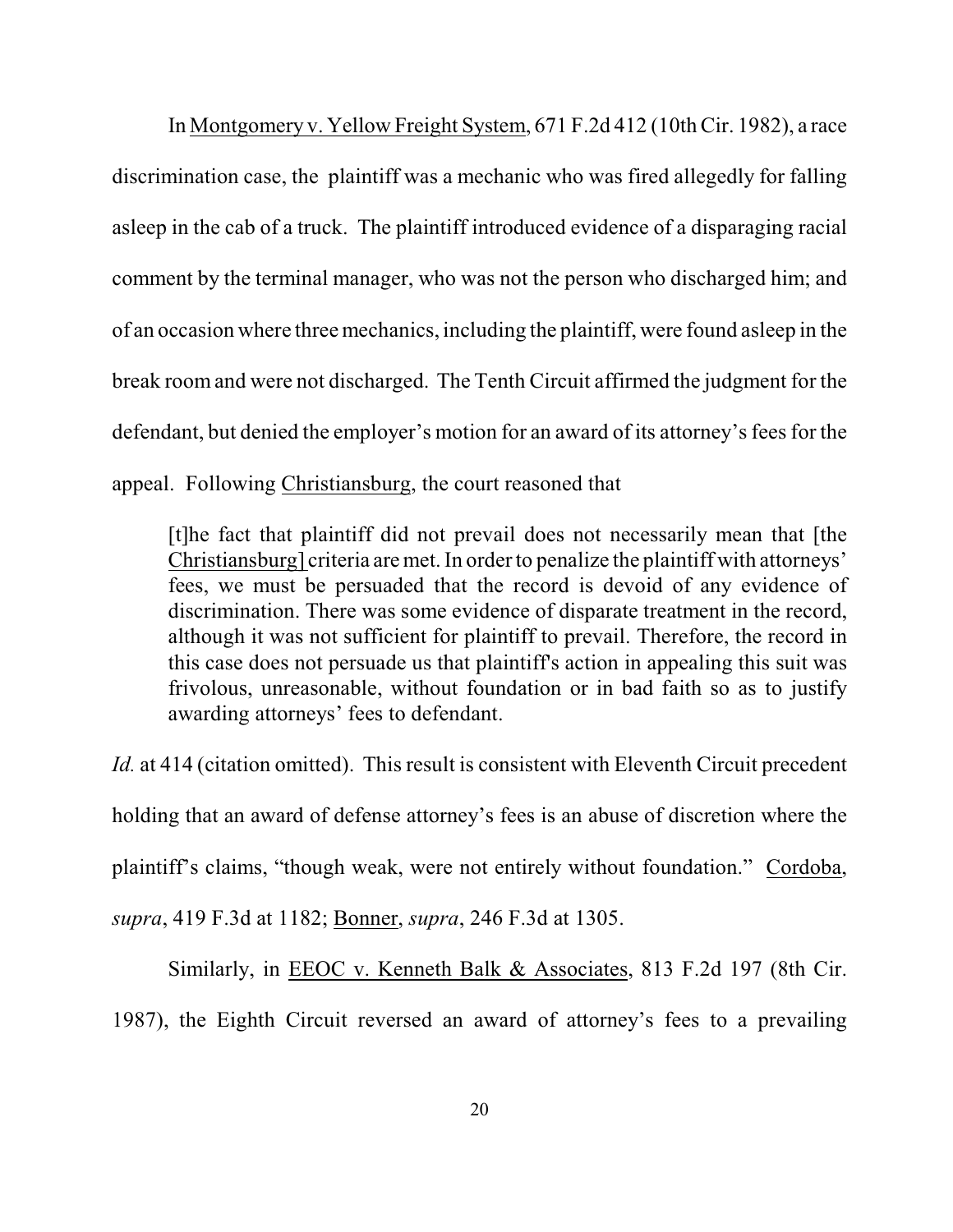defendant, where the case was resolved in a bench trial where "conflicting evidence and testimony" were presented. The court reasoned that the conflicting evidence included some evidence of discrimination and concluded that "[s]o long as the plaintiff has 'some basis' for the discrimination claim, a prevailing defendant may not recover attorneys' fees." *Id.* at 198 (citing Obin v. Dist. No. 9 of International Ass'n of Machinists, 651 F.2d 574, 587 (8th Cir.1981)).

In Williams v. City of Carl Junction, 523 F.3d 841 (8th Cir. 2008), the Eight Circuit reversed an award of defense attorney's fees because the plaintiff's claims had "some basis." *Id.* at 843 (citing EEOC v. Kenneth Balk & Associates)*.* The plaintiff alleged that the City retaliated against him for his protected First Amendment activities by issuing 26 baseless municipal citations to him. Although he produced no evidence of the City's retaliatory motive, and summary judgment was granted for the City, the sheer number of the citations provided "some basis" for his claims and thus was sufficient to avoid an award of defense attorney fees. *Id.*

Introduction of the "some evidence" consideration into the first Sullivan factor would mitigate the subversive effect of the "nearly identical" standard applied to a *prima facie* case in this circuit. Even if the "nearly identical" standard were appropriate in summary judgment analysis, it is out of step with and possibly has unintended consequencesin attorney's fee disputes. It should not be used to preclude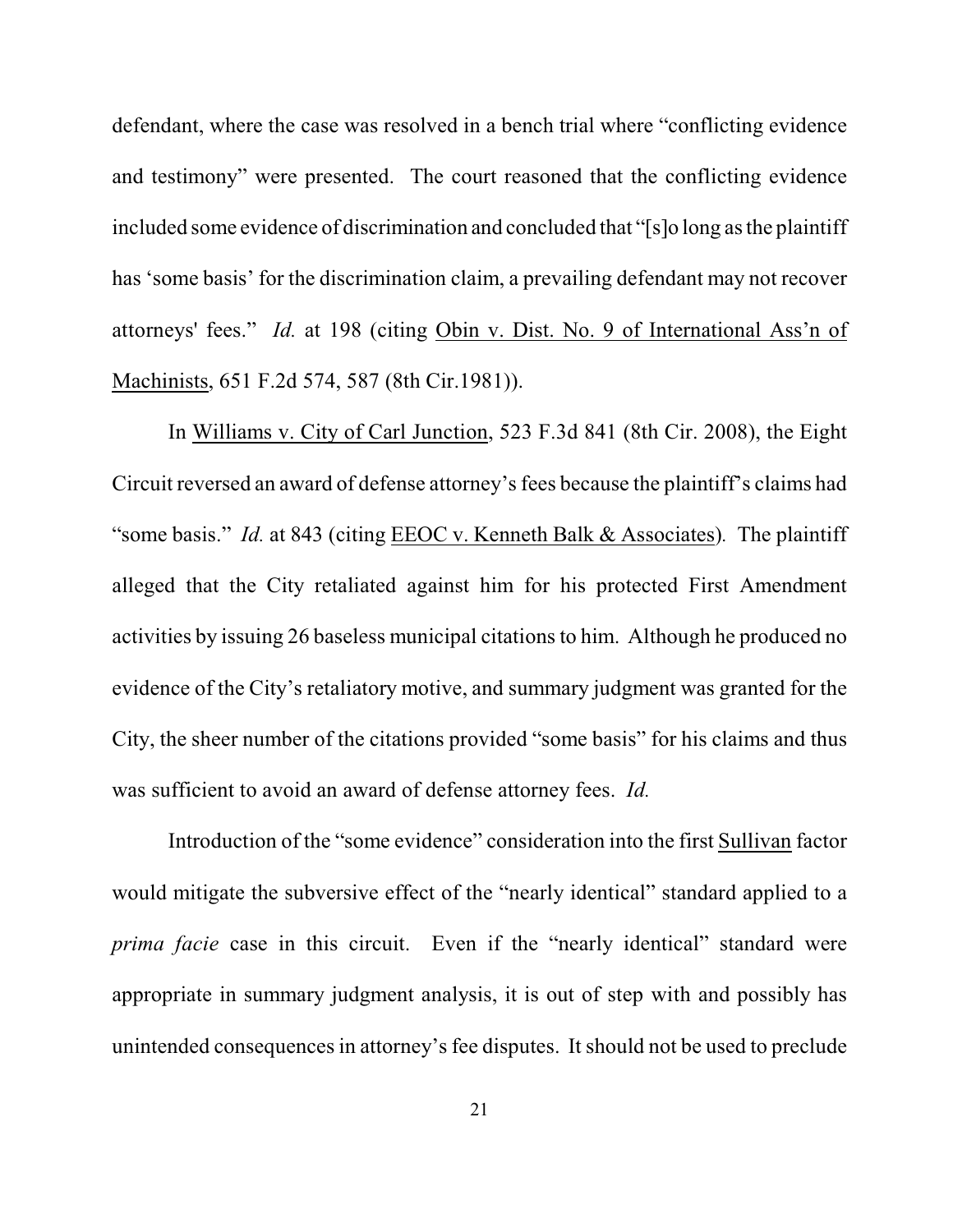consideration of whether the plaintiff, having failed to establish a *prima facie* case of discrimination post discovery, raised claims which, "though weak, were not entirely without foundation." Cordoba, 419 F.3d at 1182; Bonner, 246 F.3d at 1305.

Moreover, in cases based on claims alleging hostile work environment, or claims of disparate treatment relying on Smith v. Martin Marietta or direct evidence models of proof, the *prima facie* case factor has no application. The "some evidence" consideration is an appropriate vehicle for filling the gap and addressing both of these situations.

### **B. The Second Sullivan Factor: Whether the Defendant Offered to Settle**

After an extensive if not exhaustive review of the cases on defense claims for attorney's fees in this circuit, undersigned counsel has located only one case in which a court found that a defense offer of settlement weighed against an assertion that a plaintiff's claims were frivolous. *See* Bonner v. Mobile Energy Serv. Co., 246 F.3d 1303, 1305 (11th Cir.2001) (defendant's \$125,000 settlement offer is one indication that the plaintiff's claims were not frivolous). More typical of the treatment of the offer to settle factor is this Court's statement that it had "no way of knowing whether a settlement offer, if made, was of a sufficient amount to support a determination that [plaintiff's] claim was not frivolous." Quintana v. Jenne, 414 F.3d 1306, 1310 (11th Cir. 2005). There is also a line of cases that disregards any settlement offer made at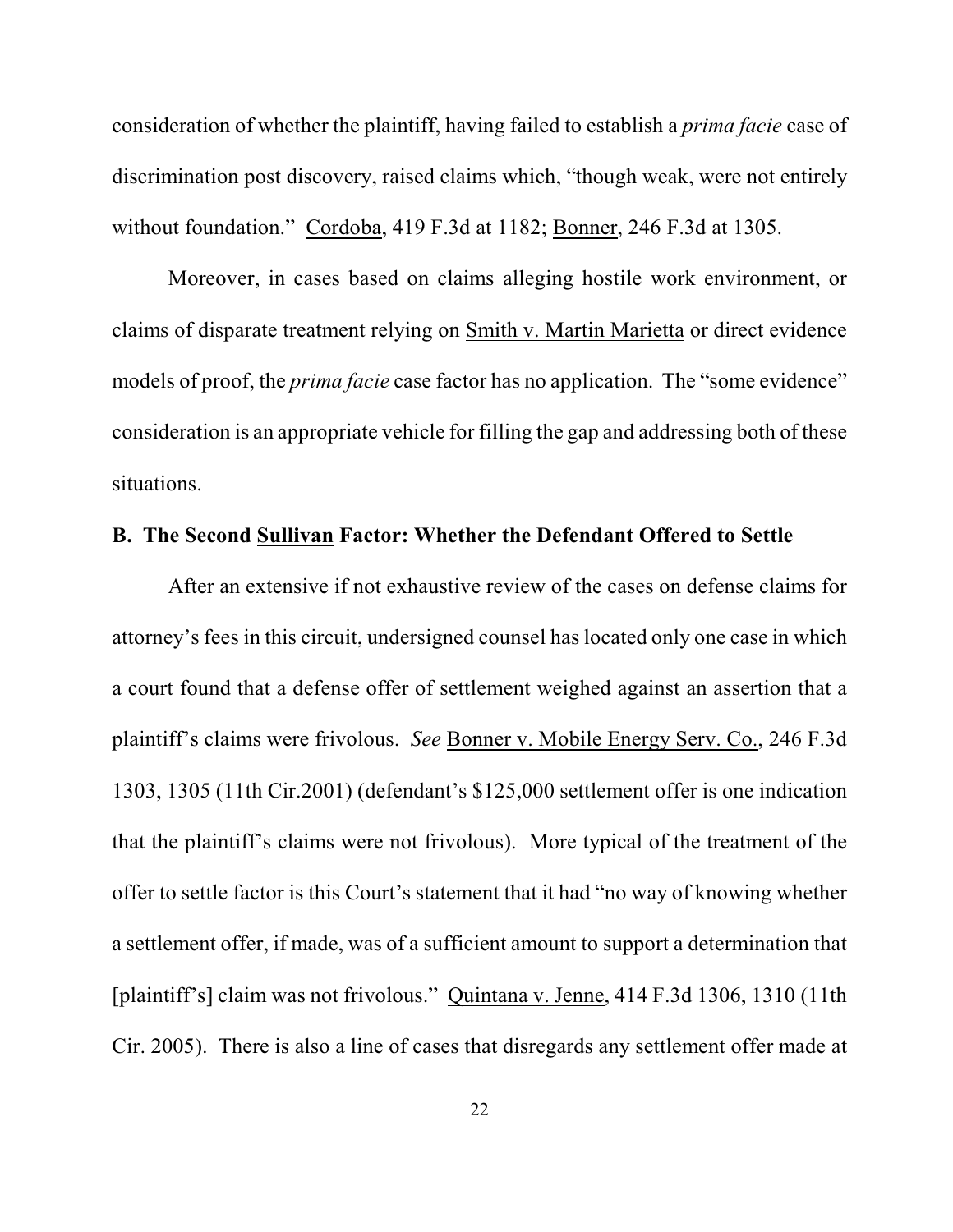mediation, because it is somehow irrelevant for having been made as part of a good faith effort to participate in mediation. *See, e.g.*, Wingfall v. St. Leo University, 2012 WL 3854551, at \*4 (M.D. Fla. 2012), *rev'd in part on other grounds*, 539 Fed. Appx. 942, 946 (11th Cir. 2013). In yet other cases, the parties simply reported that there was no settlement offer. Bruce, 177 F.3d at 953.

In the case *sub judice*, the defendant apparently reported to the district court that it made a "cost of defense" settlement offer, but proffered no evidence of the content of the offer. In response, the plaintiff apparently sought leave to submit information regarding the offer, requesting a waiver of the confidentiality requirements attendant to the mediation process, but that request was denied. *See* Appellee/Cross-Appellant's Initial Brief and Answer Brief (filed 7-16-14) at 19-20.

Settlement offers are frequently made in the context of court-annexed mediation, and are confidential. Indeed, Eleventh Circuit Rule 33-1.c.3 provides as follows:

Communications made during the mediation and any subsequent communications related thereto shall be confidential. Such communications shall not be disclosed by any party or participant in the mediation in motions, briefs, or argument to the Eleventh Circuit Court of Appeals or to any court or adjudicative body that might address the appeal's merits, except [to address a party's failure to comply with the mediation requirements].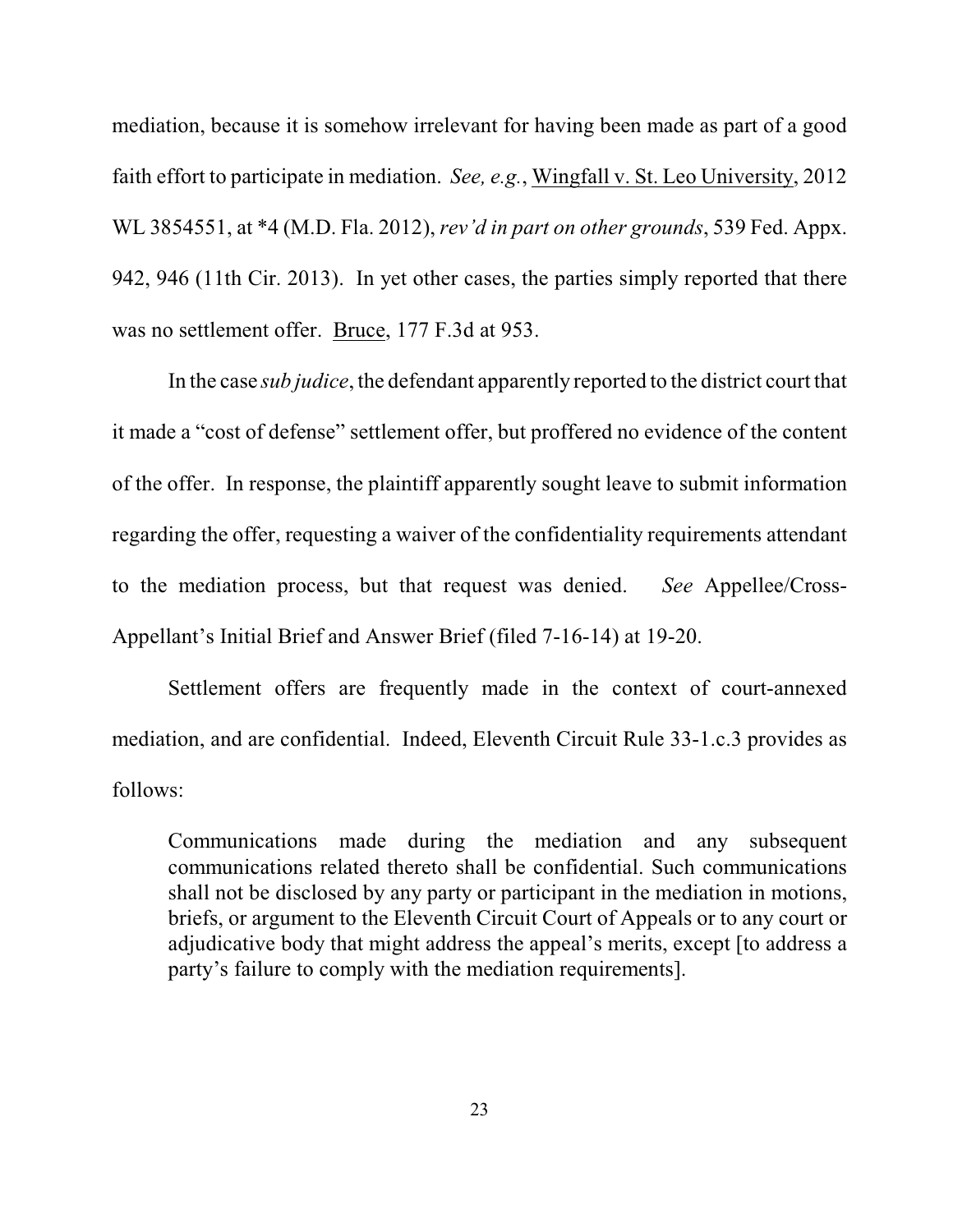Some district courts in the circuit have similar rules. *See, e.g.*, Local Rule 9.07(b) of the Middle District of Florida; Local Rule 16(g) of the Southern District of Florida. A party who discloses settlement proposals made at mediation in its opposition to a motion for sanctions and attorney's fees is subject to sanctions. Rodriguez v. Marble Care International, 863 F.Supp.2d 1168, 1181-82 (S.D.Fla. 2012).

Even where a settlement offer was not made at mediation, Rule 408(a)(2) of the Federal Rules of Evidence states that offers of settlement are not admissible in any proceeding "either to prove or disprove the validity or amount of a disputed claim or to impeach by a prior inconsistent statement or a contradiction." It is a violation of the rule to disclose a defense settlement offer for the purpose of demonstrating, in response to the defendant's motion for attorney's fees, that the plaintiff's claims were not frivolous. Alphonso v. Pitney Bowes, 356 F.Supp.2d 442, 447 n.4 (D.N.J. 2005).

Finally, it is conceivable that a defendant who believes it has a chance to prevail on summary judgment might refrain from making a settlement offer, in the reasonable belief that such offer would be turned against it if it did prevail and attempted to recover attorney's fees. In such a scenario, the parties and the court would be deprived of an opportunity to settle the case prior to the filing and adjudication of the summary judgment motion. Contrary to strong public policy favoring settlements and the efficient and expeditious resolution of disputes, the parties and the court would need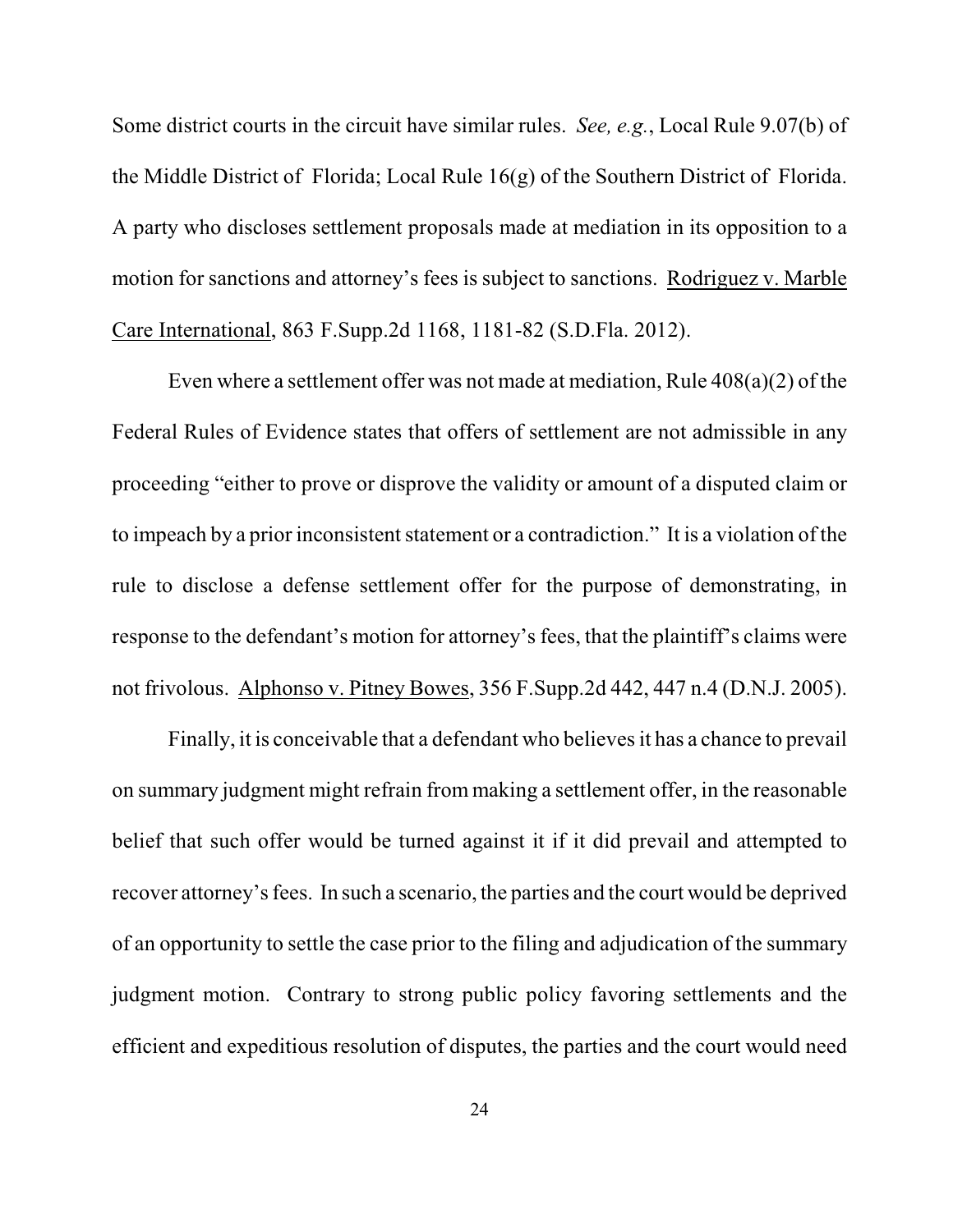to expend significant time and resources on a mater that could have been resolved but for the defendant's reluctance to make a realistic settlement offer for fear of prejudicing a later claim for fees. Notably, the one case where a substantial defense settlement offer played a role in resolving a fee petition involved a defendant that made the offer prior to declaring bankruptcy and thus may not have been overly concerned with prejudicing its right to seek fees. Bruce, 177 F.3d 949, 953.

Given that the disclosure of a settlement offer in fee proceedings may be unlawful regardless of whether the offer was made in mediation, it is no wonder that the cases discussing such offers are sparse. Moreover, given that a substantial offer of settlement would weigh against a defense claim for attorney's fees, it is not surprising that cases identifying substantial settlement offers are also scant. If the second factor is in the end not useful or practicable and creates a perverse disincentive for defendants to make substantial settlement offers prior to summary judgment, perhaps now is the time to abandon it.

# **C. The Third Sullivan Factor: Whether the Trial Court Dismissed the Case Prior to Trial**

As a predicate to an award of attorney's fees, a defendant must prevail either in a pre-trial disposition – generally summary judgment – or at trial. Where a defendant prevails at trial, this result comes only after an unsuccessful motion for summary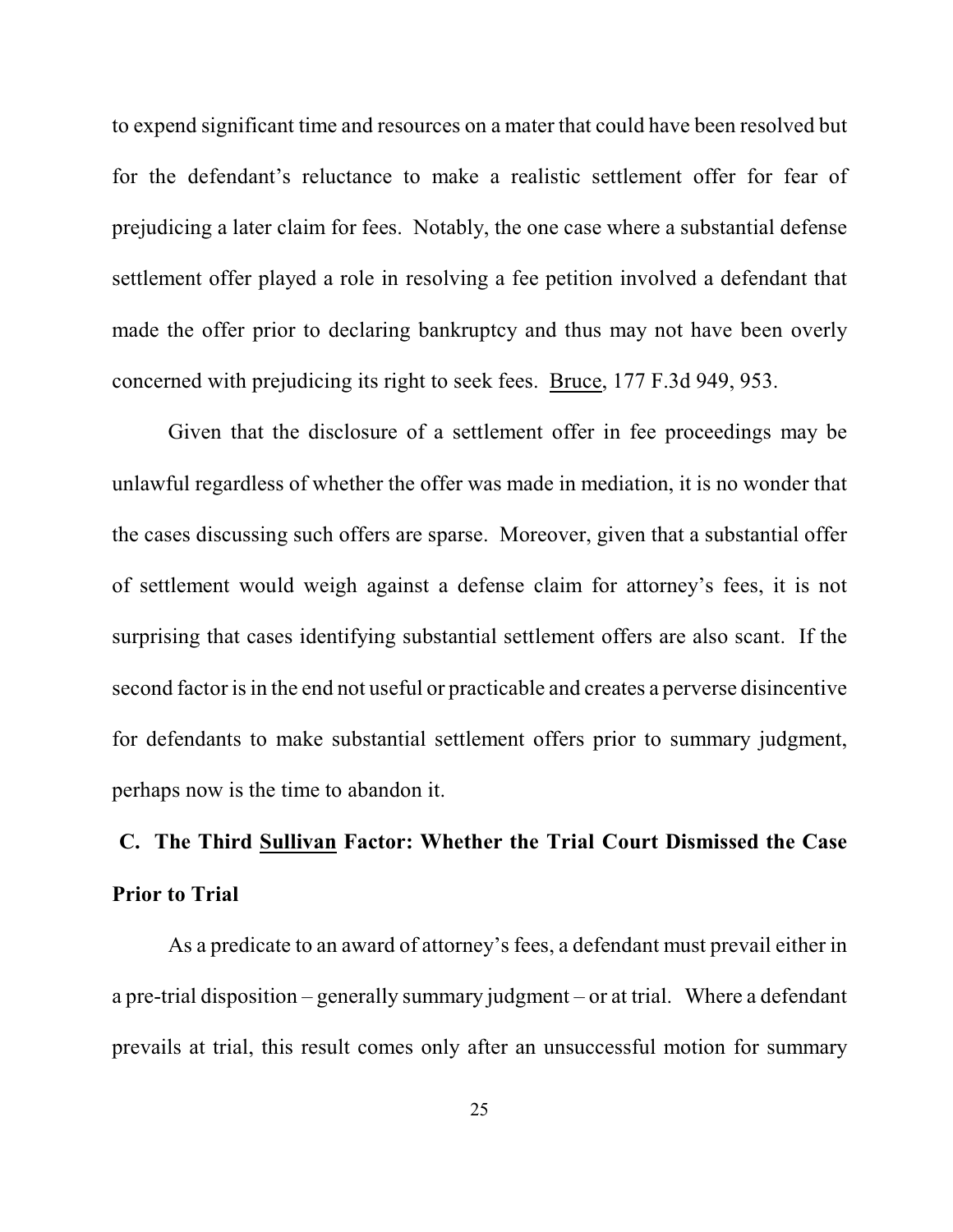judgment, as the filing of defense summary judgment motions is standard practice in employment discrimination cases.<sup>5</sup> A defendant who wins at trial, after an unsuccessful motion for summary judgment, is unlikely to seek attorney's fees, as the denial of summary judgment would be strong evidence that the plaintiff's claims were not frivolous. Cordoba , 419 F.3d at 1182.

Nearly all defendants who move for attorney's fees will have obtained dismissal on pre-trial motions. It would not be a stretch to state that employers seeking fees are "by definition" employers who were successful in summary judgment or other pre-trial dispositions. The fact that a case was dismissed prior to trial does not distinguish the frivolous case from the many other cases which were dismissed but were not frivolous.

To give a defendant credit for satisfying a Sullivan factor advantages the defendant even before the analysis begins, simply because the defendant is in the broad class of nearly all other defendants who seek attorney's fees. Where the Sullivan factors are used as the sole or major determinant of the outcome, the third factor places a thumb on the defendant's side of the scale which is contrary to Christiansburg.

### **D. The Sullivan Factors – Conclusion**

 ${}^{5}$ For example, the undersigned in over 30 years' practice has litigated discrimination claims in federal court on behalf of hundreds of employees. In only one of those cases has the defendant, when the time for filing arrived, failed to file a motion for summary judgment.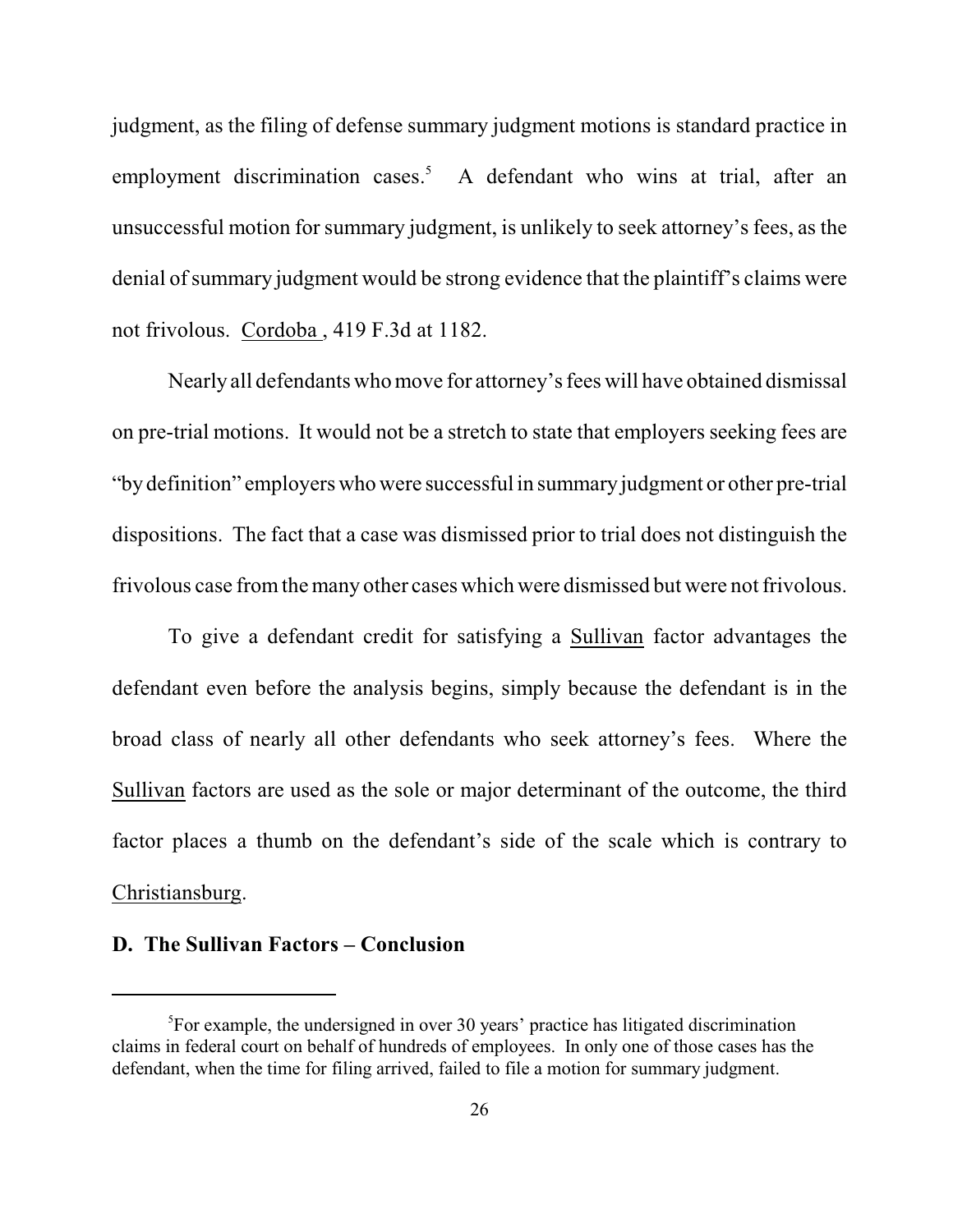The net effect of the Sullivan factors is that the plaintiff comes to bat with two strikes against her, as did Plaintiff Turner in the case at bar.

One strike is due to confidentiality and other constraints that prevent parties from providing any information to the court about settlement offers. As a result, evidence that a substantial settlement offer may have been made cannot be offered, and the plaintiff has no opportunity to argue that the second factor supports its defense against a motion for attorney's fees.

Strike two occurs due to the fact that summary judgments in Title VII cases are ubiquitous, and that most fee petitions are made in cases where summary judgment was granted. The third Sullivan factor automatically go into the defense column in the Sullivan factor score sheet.

As a result, most defense claims for attorney's fees come before the court after the granting of summary judgment, and with no evidence of any settlement offers by the defendant. The second and third Sullivan factors have thus become automatic check boxes in favor of an award of defense attorney's fees, even though they have little if any value in separating frivolous claims from other unsuccessful claims.

 The final strike occurs when assessing frivolity. If the Sullivan factors are the primary determinant of frivolity, then the plaintiff has to make her case, with two strikes already against her, on the first factor, in the treacherous realm of the *prima*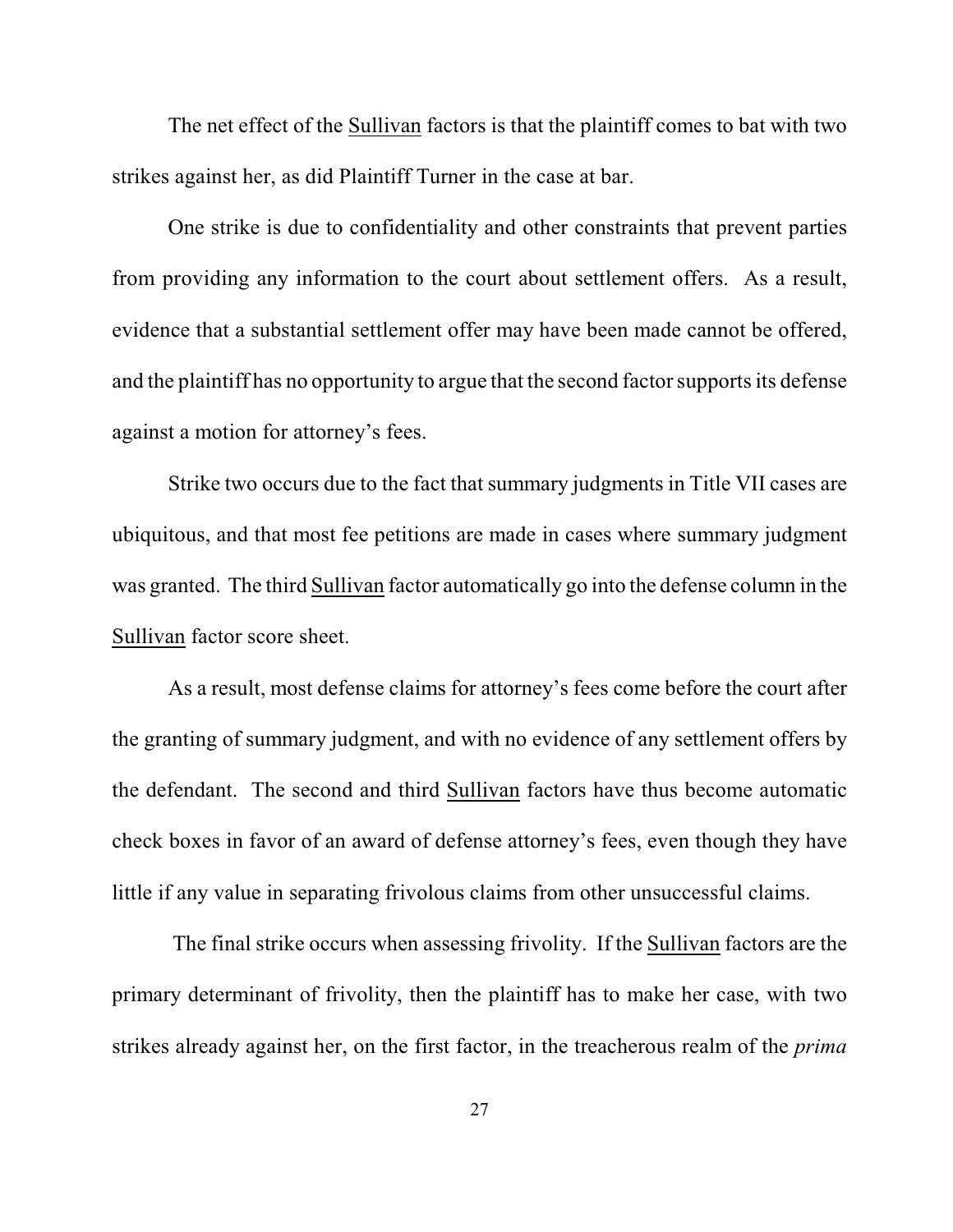*facie* case. This unjustifiably skews the outcome in favor of the defendant and an award of fees.

These problems can be minimized if (1) the Sullivan factors are restored to their intended role of supplementing, rather than supplanting, the commands of Christiansburg; (2) the first (*prima facie* case) Sullivan factor is applied in conjunction with other applicable principles so that, where the demanding requirements of Maniccia are not met, the court must look more deeply to determine whether the plaintiff had "some basis" for her claim; (3) the second factor is eliminated altogether or is treated as neutral unless both parties have an opportunity to submit information regarding settlement offers; and (4) reduced weight is given to the third factor, or it is treated it as a *sine qua non* for defense fee motions, in that it will be the rare fee petition that does not follow a pretrial dismissal of the plaintiff's case.

#### **CONCLUSION**

The award of attorney's fees to the defendant in this case must be reversed, based on the court's abuse of discretion by (1) relying on the "Sullivan factors" to the exclusion of the basic principles set out by the Christiansburg, Hughes and Sullivan decisions; (2) in applying the Sullivan factors, invoking the rigorous standards for comparator evidence to control the outcome, thereby side-stepping the requirements of Christiansburg and of this Court as expressed in its Cordoba and Bruce decisions;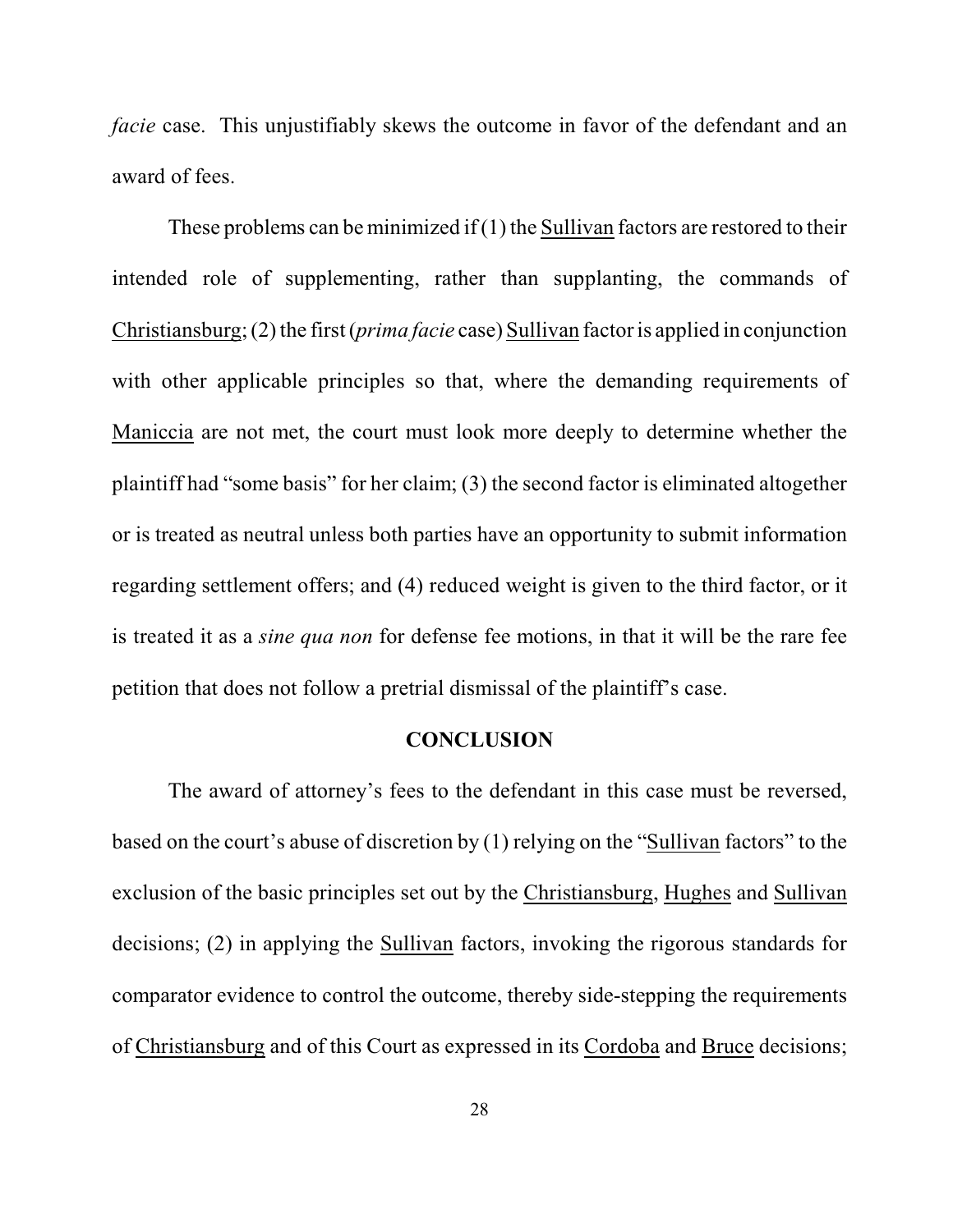and (3) in applying the Sullivan factors, denying the plaintiff the opportunity to invoke the second factor (settlement offer) by accepting non-quantified representations from the defendant and denying the plaintiff's request to waive mediation confidentiality to allow her to submit evidence relevant to the second factor.

# **CERTIFICATE OF COMPLIANCE**

The undersigned hereby certifies that this brief consists of 6,950 words, and is therefore in compliance with Rules 29(d) and 32(a)(7)(B)(ii) of the Federal Rules of Appellate Procedure.

| $/s/$ Peter F. Helwig                |
|--------------------------------------|
| Peter F. Helwig                      |
| Counsel of Record                    |
| Florida Bar No. 0588113              |
| Harris & Helwig, P.A.                |
| 6700 South Florida Avenue, Suite 31  |
| Lakeland, Florida 33813              |
| Telephone: (863) 648-2958            |
| Facsimile: (863) 619-8901            |
| E-Mail: pfhelwig@tampabay.rr.com     |
| Roberta L. Steele, Program Director  |
| National Employment Lawyers          |
| Association                          |
| 44 Montgomery Street, Suite 2080     |
| San Francisco, CA 94104              |
| Telephone: (415) 296-7629            |
|                                      |
| Attorneys for National Employment    |
| Lawyers Association as Amicus Curiae |